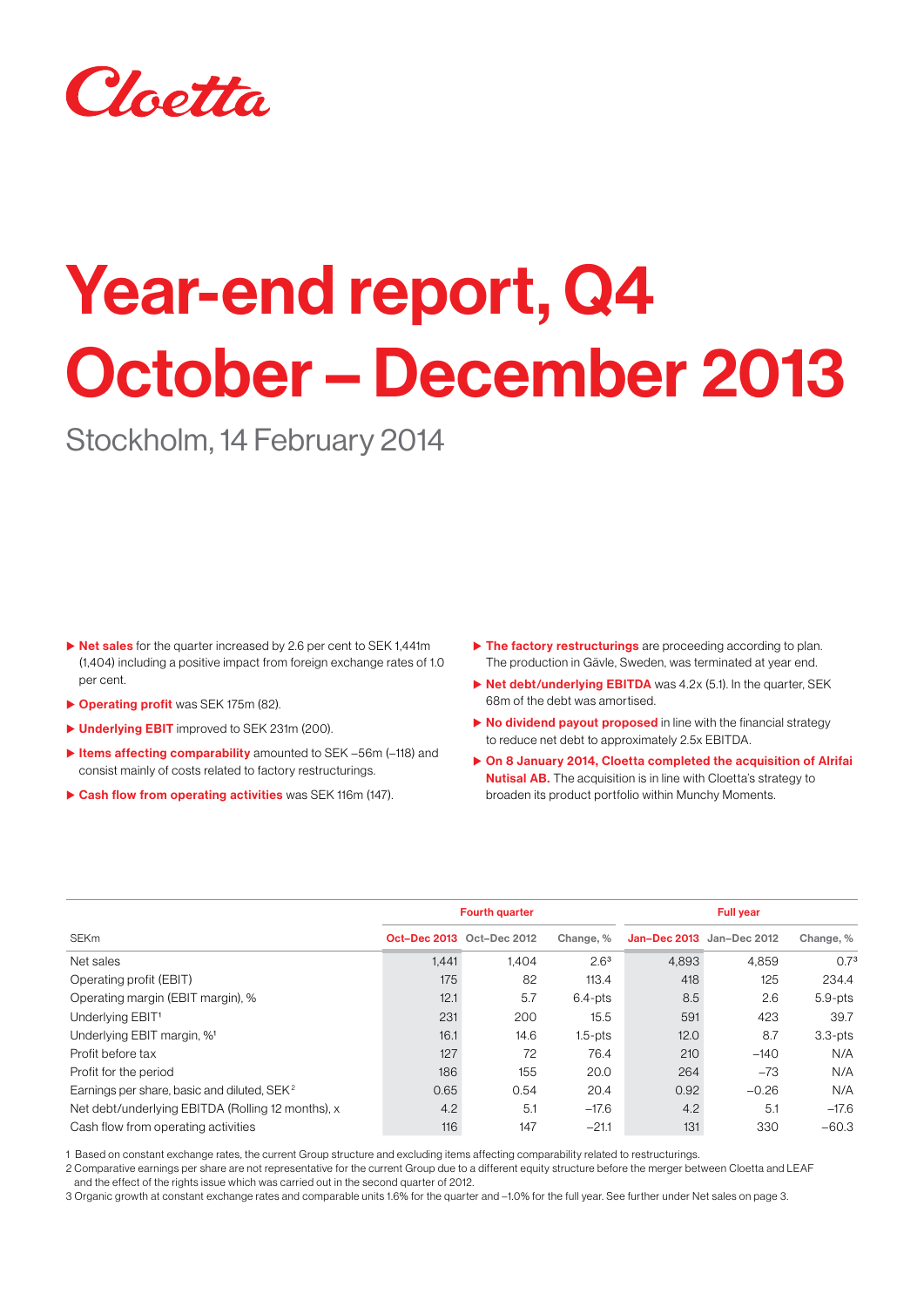### Message from the CEO

#### In the fourth quarter, sales growth was 2.6 per cent and the underlying operating profit (EBIT) increased compared to the previous year.

It is satisfying that during the quarter the company increased both sales and operating profit (EBIT). Profit before and after tax and earnings per share also rose while the net debt/underlying EBITDA ratio decreased. This demonstrates that Cloetta is on the right track.

Underlying EBIT improved to SEK 231m (200) for the quarter. The improvement is mainly due to factory restructurings and realised synergies from the merger, but increased sales also had a positive impact. Operating profit improved considerably to SEK 175m (82) and profit after tax rose to SEK 186m (155).

The underlying EBIT margin in the quarter was 16.1 per cent (14.6) and the gross margin improved to 34.8 per cent (33.8). The reported EBIT margin improved to 12.1 per cent (5.7). Cash flow from operating activities amounted to SEK 116m (147).

During the quarter SEK 68m of the company's bank loans was amortised. Our aim is to use future cash flow for continued amortisation of our bank loans, while at the same time allowing for complementary acquisitions. The long-term target of 2.5x net debt/EBITDA remains unchanged.

#### THE CONFECTIONERY MARKET

The confectionery market continued to show a slightly positive trend in most markets. Following a weak third quarter, the Finnish confectionery market recovered in the fourth quarter. In Italy, some recovery was noted and the market stabilised. The Netherlands continued its weak performance, driven by a declining chewing gum market.

#### CONTINUED GROWTH

As the restructuring is close to completion, the focus is increasingly on growth-generating activities. The daily in-market execution is of course key in driving sales of existing products, but there are also opportunities to stretch the brands and make complementary acquisitions.

It is encouraging that Cloetta generated sales growth for the second consecutive quarter. Sales increased by 2.6 per cent during the quarter and adjusted for currency effects by 1.6 per cent. Sales increased in every country except the Netherlands where sales were flat and in Norway where sales decreased.

Sales growth in Sweden was mainly driven by positive development for chocolate products, including the launch of Polly bilar. In Finland, several product launches, including the re-launch of Hopea Toffee, contributed to positive sales development. Sales growth continued for the third consecutive quarter in Italy, mainly driven by sales of seasonal products which are very important to Cloetta. The lower sales in Norway were primarily due to discontinued distribution of a product not owned by Cloetta.

#### ACQUISITION OF NUTISAL OPENS A NEW CATEGORY

In line with our desire to broaden the product portfolio within Munchy Moments, we completed the acquisition of Nutisal, a leading Swedish company within dry roasted nuts, on 8 January, 2014. Thus, we can offer our consumers a new Munchy Moment with an established brand in the growing nut market. The process of integrating Nutisal into Cloetta has been initiated. In Sweden, this includes merging the two sales teams and in other markets it results in Cloetta's sales organisation taking over the sales responsibility from current distributors.

I am convinced that Nutisal's dry roasted nuts, continued market growth and Cloetta's strong route to market, will allow us to drive significant growth within the nut category.

#### RESTRUCTURING ACCORDING TO PLAN

Production in the factory in Gävle, Sweden, was terminated at year-end 2013. A small workforce remains in place during the first quarter of 2014 to prepare relocation of the remaining equipment. Production in the receiving factories, Ljungsbro, Sweden, and Levice, Slovakia, has started. The ramp-up towards full capacity is expected to take another few months. Overall, the final factory restructuring is proceeding according to plan and the costs for this are therefore expected to cease in the second quarter of 2014.

#### FOCUS ON PROFITABLE GROWTH

Continued sales growth and the acquisition of Nutisal demonstrate that Cloetta is able to grow both organically and through acquisitions. Once the restructuring of the supply chain is completed, we can once again focus solely on profitable growth. When I summarise the year 2013, I am proud to say that we have executed according to plan. Financially, Cloetta has improved

its earnings, including restructuring, by SEK 337m versus last year. The net profit after tax of SEK 264m corresponds to earnings per share of SEK 0.92.



Bengt Baron, President and CEO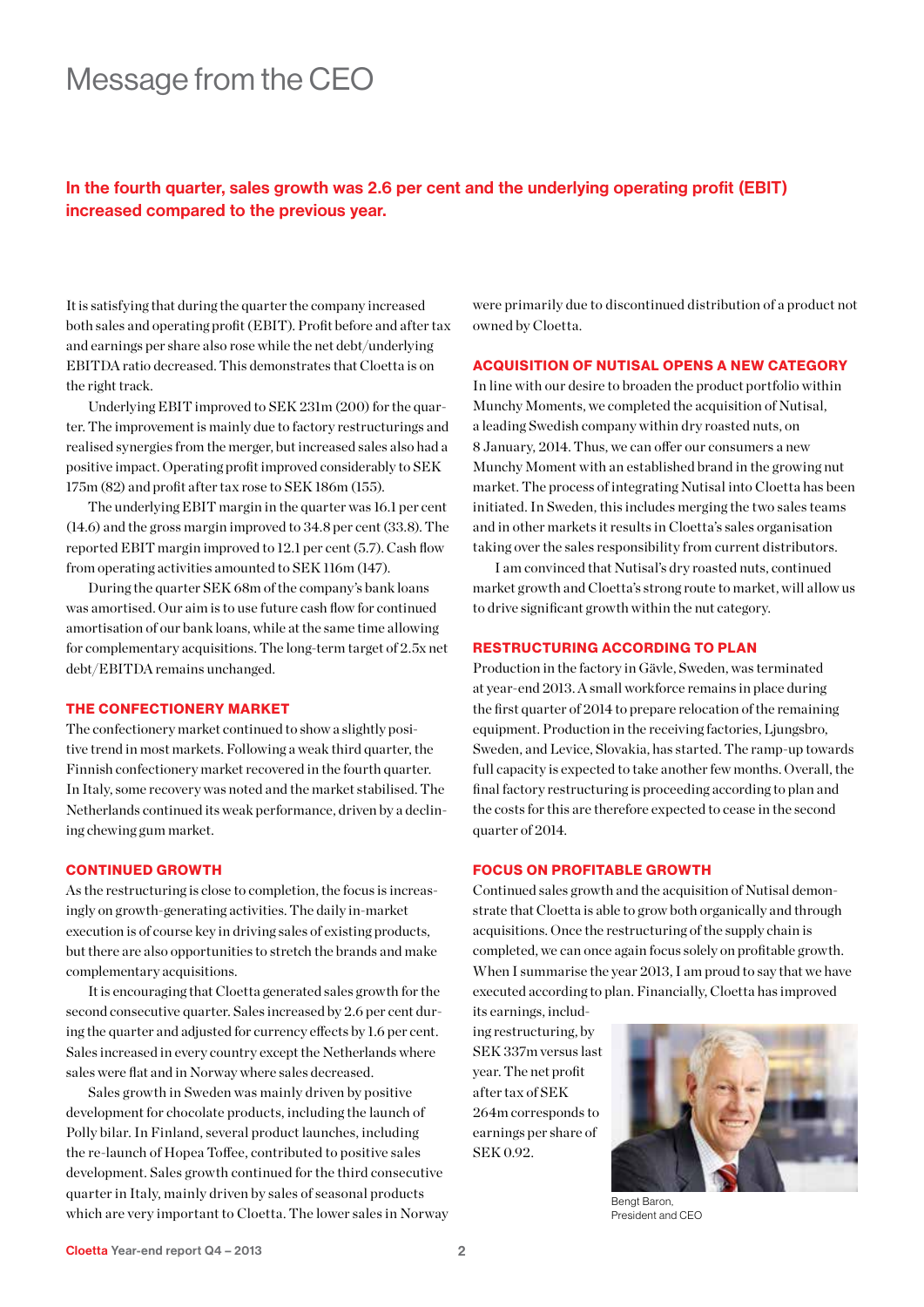### Financial overview

#### THE FINANCIAL YEAR

This interim report includes the consolidated financial statements of the Cloetta Group for the period from 1 January to 31 December 2013. Since Cloetta's acquisition of LEAF is accounted for as a reverse acquisition, the consolidated comparative figures up to 15 February 2012 are those for Cloetta Holland B.V. (formerly known as LEAF Holland B.V.). The consolidated comparative figures from 16 February 2012 onwards are those for both Cloetta Holland B.V. and the former Cloetta Group. For this reason, the comparative figures for the full year are not entirely comparable.

The comparative figures for the Parent Company are those for the legal acquirer, i.e. Cloetta AB. For the Parent Company, this interim report covers the period from 1 January to 31 December 2013 in accordance with the Parent Company's financial year. The comparative figures for the Parent Company cover the period from 1 September 2011 to 31 December 2012 in accordance with the Parent Company's previous financial year. For this reason the comparative figures for the full year are not entirely comparable.

#### FOURTH QUARTER DEVELOPMENTS

#### Net sales

Net sales for the fourth quarter rose by SEK 37m to SEK 1,441m (1,404) compared to the same period of last year. Adjusted for changes in exchange rates, sales increased by 1.6 per cent in the quarter.

Sales were up in all markets except the Netherlands where sales were unchanged and in Norway where sales declined.

Sales in Sweden increased mainly as a result of positive development within the chocolate category. In Finland sales improved as a result of several product launches. The positive sales development in Italy is mainly a result of positive development for the seasonal sales. Sales in Norway declined due to the discontinued distribution of a third-party brand and lower sales of chocolate products.

| Changes in net sales, %   | <b>Oct-Dec 2013</b> Jan-Dec 2013 |        |
|---------------------------|----------------------------------|--------|
| Changes in exchange rates | 1.0                              | $-0.4$ |
| Structural changes        |                                  | 21     |
| Organic growth            | 1.6                              | $-10$  |
| Total                     | 2.6                              | 0.7    |

#### Gross profit

Gross profit amounted to SEK 502m (474), which is equal to a gross margin of 34.8 per cent (33.8).

#### Operating profit

Operating profit improved to SEK 175m (82). The increase is due to realised synergies from the merger, factory restructurings and an increase in sales.

#### Underlying EBIT

Underlying EBIT improved to SEK 231m (200).

#### Items affecting comparability

Operating profit for the fourth quarter includes items affecting comparability of SEK –56m (–118). These consist of restructuring costs of SEK – 55m (–122) and exchange rate differences of SEK  $-1m(4)$ .

#### Net financial items

Net financial items for the quarter amounted to SEK –48m (–10). Interest expenses decreased during the quarter, but net financial items were negatively affected by exchange differences on borrowings and cash in an amount of SEK –5m (39). As of 19 July 2013 hedge accounting (hedges of net investments in foreign operations) is applied, reducing the volatility of net financial items arising from the revaluation of monetary assets and liabilities.

#### Profit for the period

Profit for the period was SEK 186m (155), which is equal to basic and diluted earnings per share of SEK 0.65 (0.54). Income tax for the period was SEK 59m (83). In the fourth quarter, positive effects resulting from one-off events were recognised on the tax line.

Announced acquisition of Alrifai Nutisal AB In the fourth quarter Cloetta signed an agreement to acquire Alrifai Nutisal AB, a leading Swedish company within dry roasted nuts. The acquisition is in line with Cloetta's strategy to broaden its product portfolio within Munchy Moments. The acquisition was completed on 8 January 2014.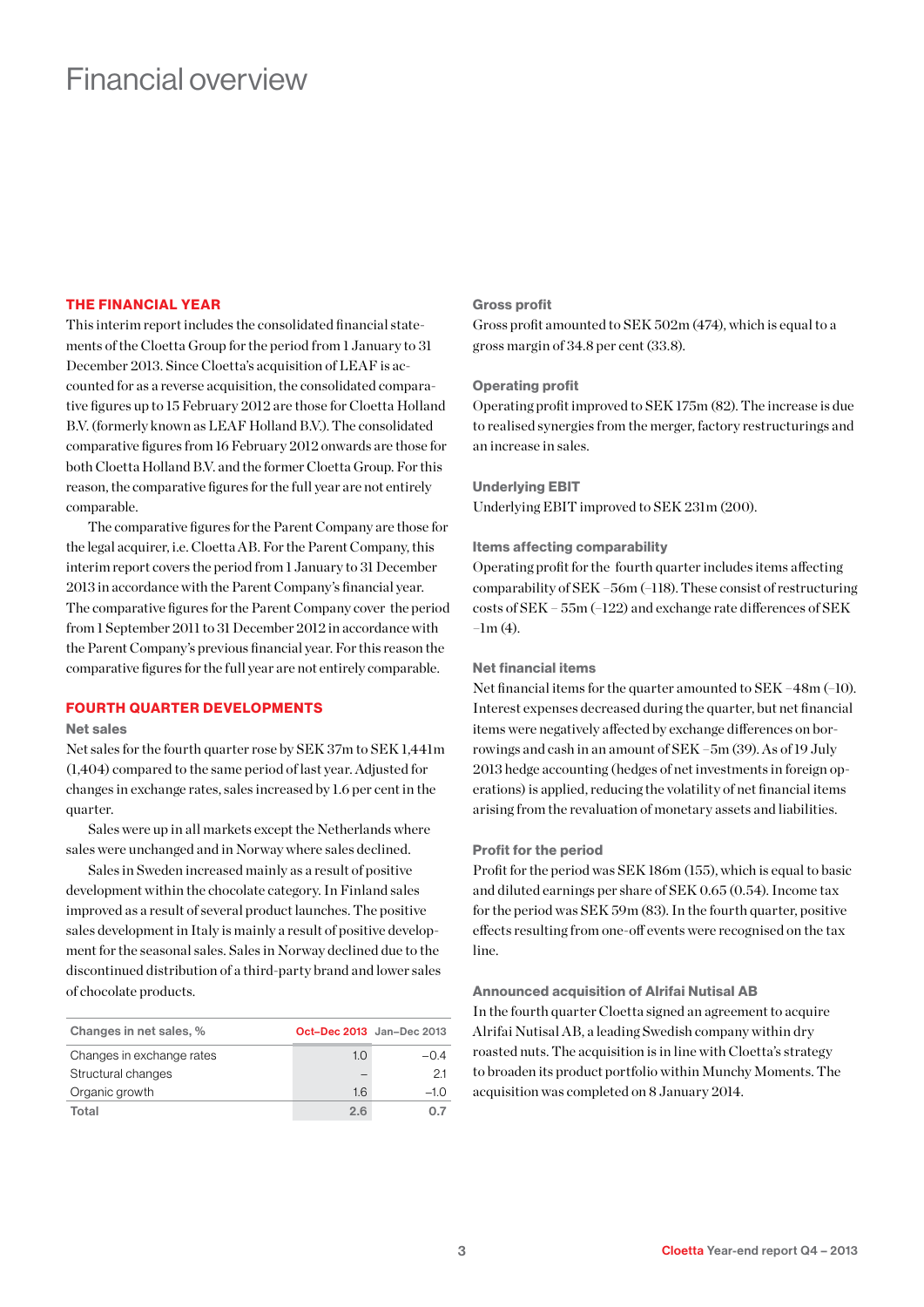#### DEVELOPMENT DURING THE YEAR

#### Net sales

Net sales for the full year rose by SEK 34m to SEK 4,893m (4,859) compared to last year. The increase in net sales in 2013 compared to 2012 is attributable to the merger between Cloetta and LEAF that took place in February 2012.

Underlying net sales fell by 1.0 per cent for the full year, but increased during the second half of the year. The decline in sales during the first half of the year was mainly due to the reduction in contract manufacturing but also to some extent weak market conditions. All markets except Norway, the Netherlands and the UK grew during 2013.

#### Gross profit

Gross profit amounted to SEK 1,812m (1,702), which is equal to a gross margin of 37.0 per cent (35.0).

#### Operating profit

Operating profit was SEK 418m (125). The increase is a result of the merger and factory restructurings.

Underlying EBIT Underlying EBIT increased to SEK 591m (423).

#### Items affecting comparability

Operating profit for the full year includes total items affecting comparability of SEK –173m (–298). These consist of restructuring costs of SEK –167m (–309) and exchange rate differences of SEK –6m (9).

#### Net financial items

Net financial items for the year amounted to SEK –208m (–265). The improvement is mainly a result of lower interest expenses on loans from former shareholders in LEAF. These loans were converted into equity on 15 February 2012, for which reason no interest arose in 2013. Total interest on these loans last year amounted to SEK –61m. In addition to the impact of the lower

interest expenses, net financial items were positively affected by lower amortisation of financing costs in an amount of SEK 37m (52) despite the full amortisation of the Senior A related financing cost in the third quarter of 2013 of SEK 18m. The interest expenses on borrowings (including the impact of interest swaps) had a positive effect on net financial items in an amount of SEK 13m. Net financial items were negatively affected by exchange differences on borrowings and cash in an amount of SEK –12m (20).

#### Profit for the period

Profit for the year was SEK 264m (–73), which is equal to basic and diluted earnings per share of SEK 0.92 (–0.26). Income tax for the year was SEK 54m (67). During the year, positive effects resulting from one-off events were recognised on the tax line.

#### Acquisitions and divestments

The factories in Aura, Finland, and Alingsås, Sweden, were sold during the first quarter. Five properties were sold in Liungsbro. Sweden.

In the second quarter Cloetta acquired the British candy company FTF Sweets UK Ltd., which owns the brand Goody Good Stuff, launched in 2010. The brand has its core markets in the UK and the US.

#### Amended financing structure

In the third quarter the credit facility agreement with Svenska Handelsbanken was renegotiated. The amended terms will amongst other things reduce the cost of borrowings and increase operating flexibility. Furthermore, this will allow Cloetta to make dividend payments as soon as the net debt/EBITDA ratio is 4.0x or lower, taking into account the proposed distribution of dividends. However, Cloetta's financial target to have a net debt/ EBITDA ratio of approximately 2.5x, before paying dividends, remains unchanged. The amendments to the credit facility agreement do not affect the amount or maturity of the credit facilities.



#### Underlying EBIT



Net sales

Cash flow from operating activities

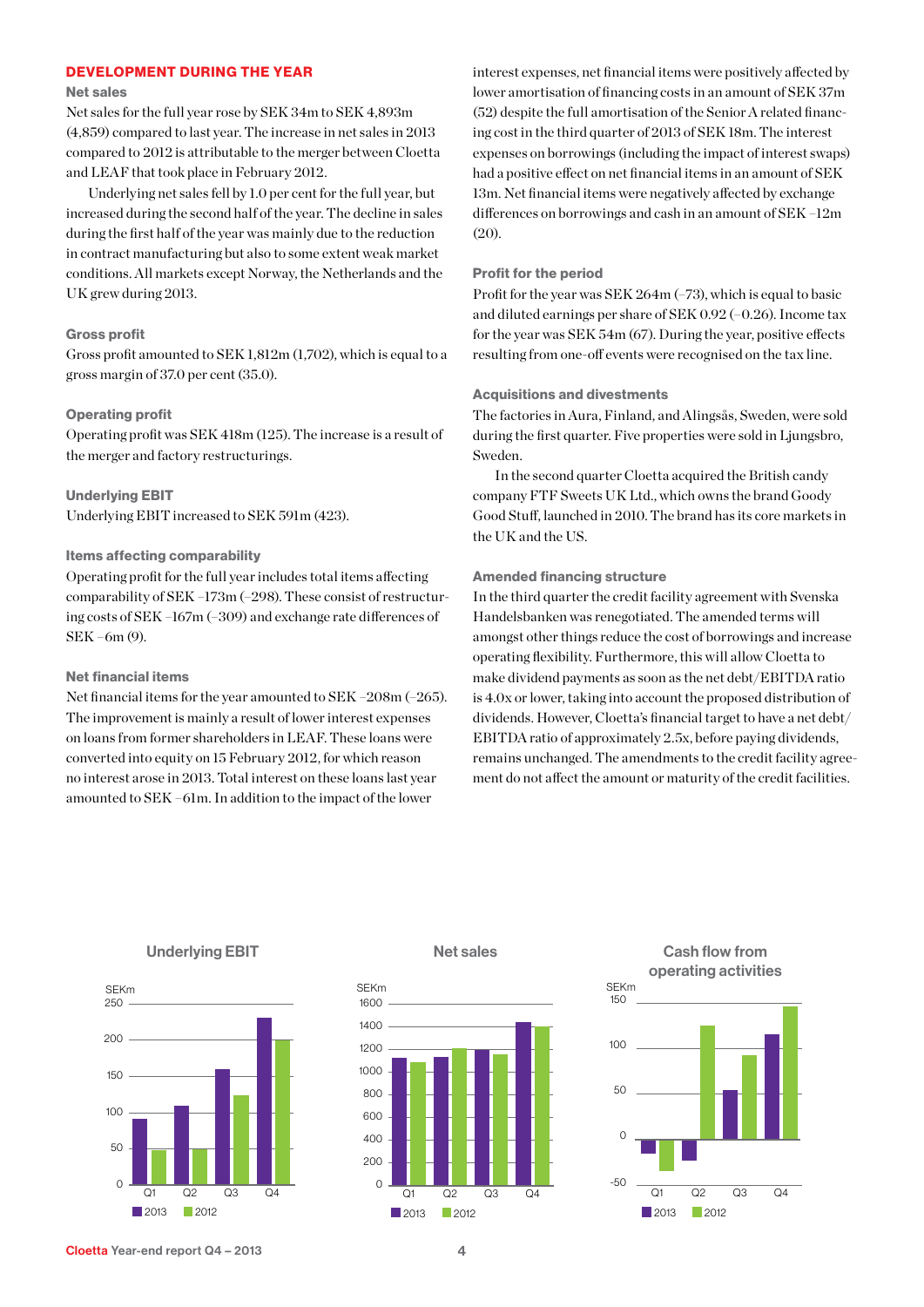In addition to the renegotiated credit facility agreement, Cloetta AB (publ) announced on 6 September 2013 the placement of senior secured notes amounting to SEK 1,000m with a final maturity in September 2018 (the "Notes"). The Notes bear interest at a floating rate of three-month STIBOR plus 3.10 per cent. In accordance with the terms and conditions of the Notes, the Notes have been issued, listed and admitted for trading on the corporate bond market of the NASDAQ OMX Stockholm as of 17 September 2013. The net proceeds from the placement of the Notes have been used to repay the Senior A facility in full and reduce the overdraft facility.

#### CASH FLOW FROM OPERATING AND INVESTING **ACTIVITIES**

#### Cash flow for the fourth quarter

Cash flow from operating activities before changes in working capital was SEK 232m (113m). Compared to prior year this is due to the improved underlying results and lesser exceptional costs. Movement of working capital was SEK –116m (34m), where a seasonal build-up of receivables is normal. However compared to last year the negative movement is exacerbated by lesser payables. Cash flow from operating and investing activities was SEK 55m (48).

#### Working capital

Inventory decreased by SEK 85m, which was offset by a lower level of payables of SEK -152m resulting in a cash flow from movements in working capital of SEK –116m (34). The remaining part is due to the increased receivables of SEK 49m as a result of increased sales.

#### Investments

Cash flow from investing activities was SEK –61m (–99).

#### Cash flow for the year

Cash flow from operating activities before changes in working capital was SEK 408m (156) reflecting the full year effect of an improved underlying profitability and lesser exceptional costs. Movement of working capital was SEK –277m (174) where a majority of the negative movement relates to payables (see below). Cash flow from operating and investing activities for the year was SEK –71m (–1,176).

#### Working capital

Cash flow from changes in working capital was SEK –277m (174). The decrease is caused by a lower level of payables compared to a high level at the end of 2012. At year end 2012 the payables were high due to the large investments and expenses related to the manufacturing strategy and payables associated with the buildup of safety stock related to the Aura plant closure. In addition, the changed payment terms in Italy resulted in a lower level of payables in 2013 compared to 2012 as the new regulation did not reach its full effect in 2012. The level of payables at the end of 2012 was high and of a one-off nature, and is more normalised at the end of 2013.

#### Investments

Cash flow from investing activities was SEK –202m (–1,506). The improvement in cash flow from investing activities is mainly the result of significant one-off cash outflows in 2012. In 2012, cash flow from investing activities included the net proceeds from Cloetta's reverse acquisition of LEAF in an amount of SEK 169m, as well as repayment of the Vendor Loan Note of SEK –1,400m and proceeds from the disposals of LEAF Belgium Distribution and LEAF Ejendomsselskab in an amount of SEK 47m. The total cash flows from investments in property, plant and equipment and intangible assets in 2013 amounted to SEK –211m (–269).

### Cash flow from operating and investing activities

|                                                   | <b>Fourth quarter</b> |              | <b>Full vear</b>    |              |  |
|---------------------------------------------------|-----------------------|--------------|---------------------|--------------|--|
| <b>SEKm</b>                                       | <b>Oct-Dec 2013</b>   | Oct-Dec 2012 | <b>Jan-Dec 2013</b> | Jan-Dec 2012 |  |
| Cash flow from operating activities before        |                       |              |                     |              |  |
| changes in working capital                        | 232                   | 113          | 408                 | 156          |  |
| Cash flow from changes in working capital         | $-116$                | 34           | $-277$              | 174          |  |
| Cash flow from operating activities               | 116                   | 147          | 131                 | 330          |  |
| Cash flows from investments in property.          |                       |              |                     |              |  |
| plant and equipment and intangible assets         | $-61$                 | $-116$       | $-211$              | $-269$       |  |
| Other cash flow from investing activities         | $\Omega$              | 17           | 9                   | $-1.237$     |  |
| Cash flow from investing activities               | $-61$                 | $-99$        | $-202$              | $-1.506$     |  |
| Cash flow from operating and investing activities | 55                    | 48           | $-71$               | $-1.176$     |  |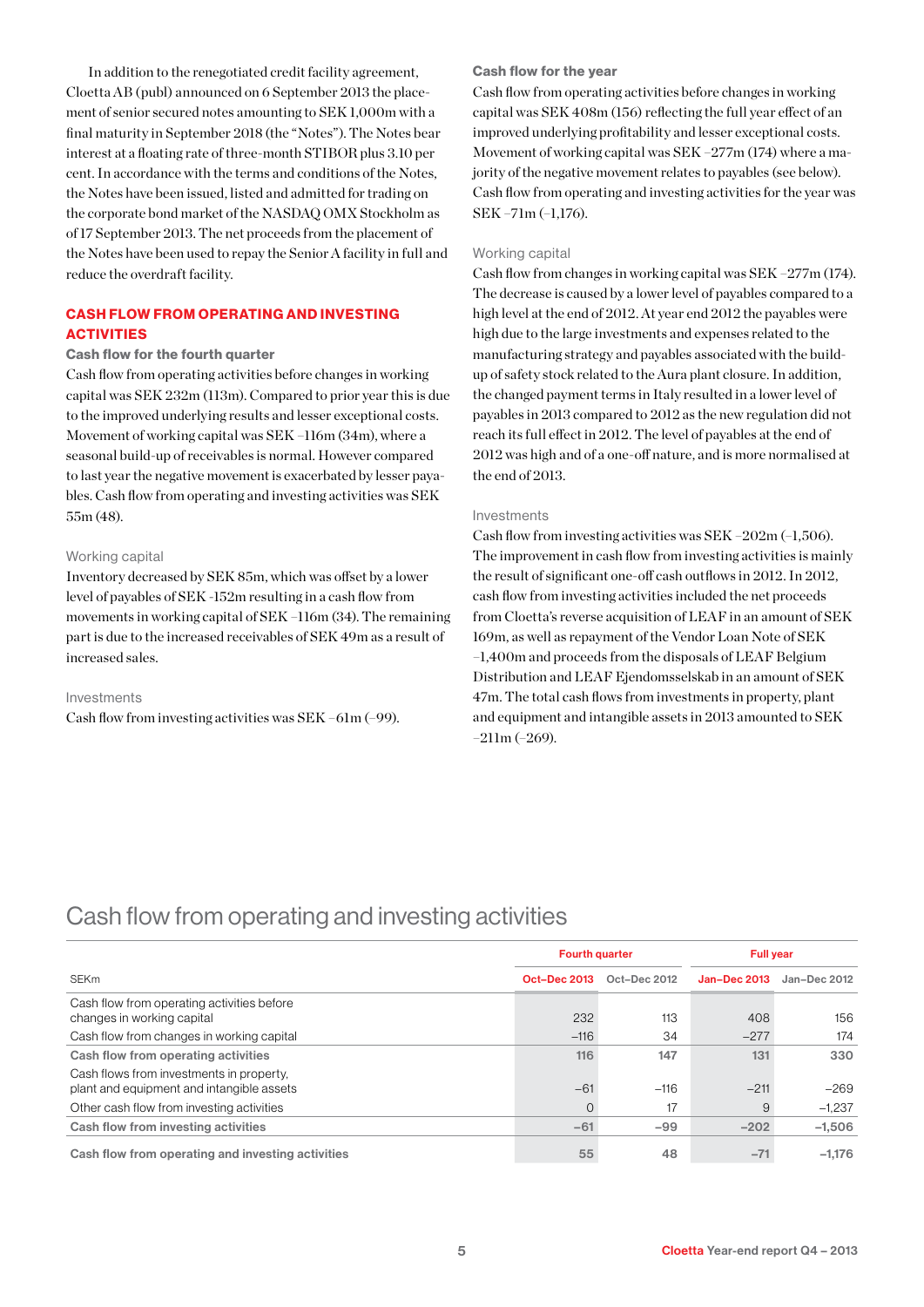#### FINANCIAL POSITION

Consolidated equity at 31 December 2013 amounted to SEK 3,747m (3,326), which is equal to SEK 13.0 per share (11.5). Net debt at 31 December 2013 was SEK 3,230m (3,056). The issuance of the senior secured notes in the third quarter of 2013 had a positive effect on the maturity of the borrowings. The net proceeds from the issuance were used to repay loans from credit institutions and the overdraft facility.

Non-current borrowings totalled SEK 3,096m (2,516) and consisted of SEK 2,144m (2,571) in gross loans from credit institutions, senior secured notes of SEK 1,000m (0) and SEK –48m (–55) in capitalised transaction costs.

Total current borrowings amounted to SEK 212m (747) and consisted mainly of SEK 135m (360) in gross loans from credit institutions,  ${\rm SEK}$  –18m (–20) in capitalised transaction costs, SEK 73m (406) in a credit overdraft facility and accrued interest on loans from credit institutions and senior secured notes for an amount of SEK 22m (1).

The short-term gross loans from credit institutions in an amount of SEK 135m (360) consist of a short-term repayment obligation for 2014.

| <b>SEKm</b>                      |        | 31 Dec 2013 31 Dec 2012 |
|----------------------------------|--------|-------------------------|
| Gross non-current borrowings     | 2,144  | 2,571                   |
| Gross current borrowings         | 135    | 360                     |
| Credit overdraft facility        | 73     | 406                     |
| Senior secured notes             | 1,000  |                         |
| Derivative financial instruments | 23     | 24                      |
| Interest payable                 | 22     |                         |
| Gross debt                       | 3,397  | 3,362                   |
| Cash and cash equivalents        | $-167$ | $-306$                  |
| Net debt                         | 3,230  | 3,056                   |

Cash and cash equivalents at 31 December 2013, excluding longterm unutilised overdraft facilities, amounted to SEK 167m (306).

In addition to the above financing, Cloetta has unutilised overdraft facilities for a total of SEK 616m (294).

#### OTHER DISCLOSURES

#### **Restructuring**

In 2012, decisions were made to close the factories in Aura, Finland, and in Alingsås and Gävle, Sweden, in order to eliminate excess capacity in the Group's production structure. A decision was also made to rationalise warehousing operations in Scandinavia.

The factories in Alingsås, Sweden, and Aura, Finland, were closed at the end of 2012 and the beginning of 2013, respectively. Production in the factory in Gävle, Sweden, was terminated by year-end 2013. The rationalisation of warehousing operations in Scandinavia was completed in 2013.

#### Seasonal variations

Cloetta's sales and operating profit are subject to some seasonal variations. Sales in the first and second quarters are affected by the Easter holiday, depending on in which quarter it occurs. There were limited seasonal variations due to the Easter holiday in a comparison between 2013 and 2012. In the fourth quarter, sales are usually higher than in the first three quarters of the year which is mainly attributable to the sale of products in Sweden and Italy in connection with the holiday season.

#### Employees

The average number of employees during the quarter was 2,464 (2,565). The decrease is due to the merger and the closures of the Alingsås and Aura factories.

Events after the balance sheet date

On 8 January 2014, Cloetta Holland BV, a 100 per cent direct participation of Cloetta AB (publ), acquired 100 per cent of the shares of Alrifai Nutisal AB. Immediately after the acquisition, Alrifai Nutisal AB, changed name to Cloetta Nutisal AB. The acquisition is in line with Cloettas's strategy to broaden its product portfolio within Munchy Moments. Cloetta Nutisal AB produces and sells dry roasted nuts under the brand Nutisal, primarily in the branded bags segment. The company has yearly sales of about SEK 200m, with approximately 60 employees. The acquisition is expected to generate additional growth in sales of approximately 1 per cent on Group level over the next few years. It will require non-recurring restructuring cost of approximately SEK 10m in 2014. In 2014 the acquisition will have a very limited effect on Cloetta's operating profit as the company is in a growth phase. However, the acquisition is expected to be EPS accretive in 2015. The upfront purchase price is SEK 110m in cash with a potential earn-out based on certain targets related to the results of Cloetta Nutisal AB for 2016. The maximum earn-out is SEK 300m in cash. The acquisition of Nutisal was made public on 9 December 2013.

A Purchase Price Allocation regarding the acquisition of Cloetta Nutisal AB will be performed. The PPA will impact the consolidated balance sheet and profit and loss account, which cannot be reliably estimated on the date of this report due to incomplete financial information available on the balance sheet date. The acquisition was carried out after balance sheet date and no financial information on Cloetta Nutisal AB is included in the financial information on the balance sheet date.

#### Nomination Committee

The Nomination Committee's proposal for election of board of directors at the 2014 AGM was announced in a press release February 12, 2014 which is available on Cloetta's website www. cloetta.com.

The Nomination Committee's proposal for election of auditors and fees will be announced in the Notice of the Annual General Meeting. The notice will be available on Cloetta's website www.cloetta.com from the end of March 2014.

#### Annual General Meeting

The Annual General Meeting will be held at 2:00 p.m. on Tuesday, 29 April 2014, at Norra Latin, Drottninggatan 71B in Stockholm. The notice to attend the Annual General Meeting will be sent at the end of March 2014.

#### Annual report

The annual report for the financial year will be posted on Cloetta's website www.cloetta.com at the latest in the beginning of April 2014.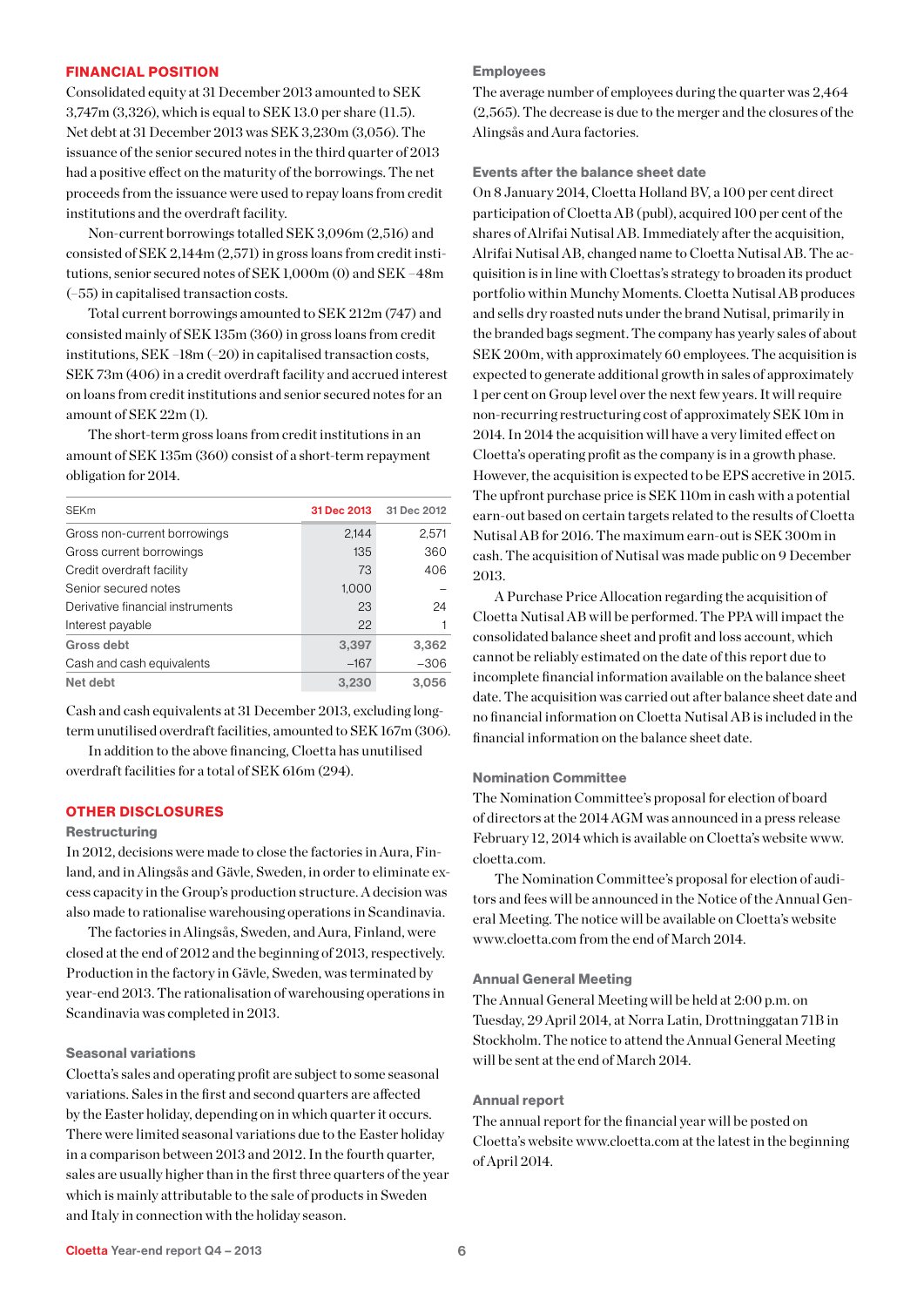The Board of Directors hereby gives its assurance that the interim report provides a true and fair view of the business activities, financial position and results of operations of the Group and the Parent Company, and describes the significant risks and uncertainties to which the Parent Company and the Group companies are exposed.

> Stockholm, 14 February 2014 Cloetta AB (publ)

> > Lennart Bylock *Chairman*

Lilian Biner *Member of the Board*

Hans Eckerström *Member of the Board*

Håkan Kirstein *Member of the Board*

Adriaan Nühn *Member of the Board* Robert-Jan van Ogtrop *Member of the Board*

Mikael Svenfelt *Member of the Board*

Olof Svenfelt *Member of the Board*

Meg Tivéus *Member of the Board*

Peter Törnquist *Member of the Board*

Lena Grönedal *Employee Board member*

> Bengt Baron *President and CEO*

*The information in this interim report has not been reviewed by the company's auditors.*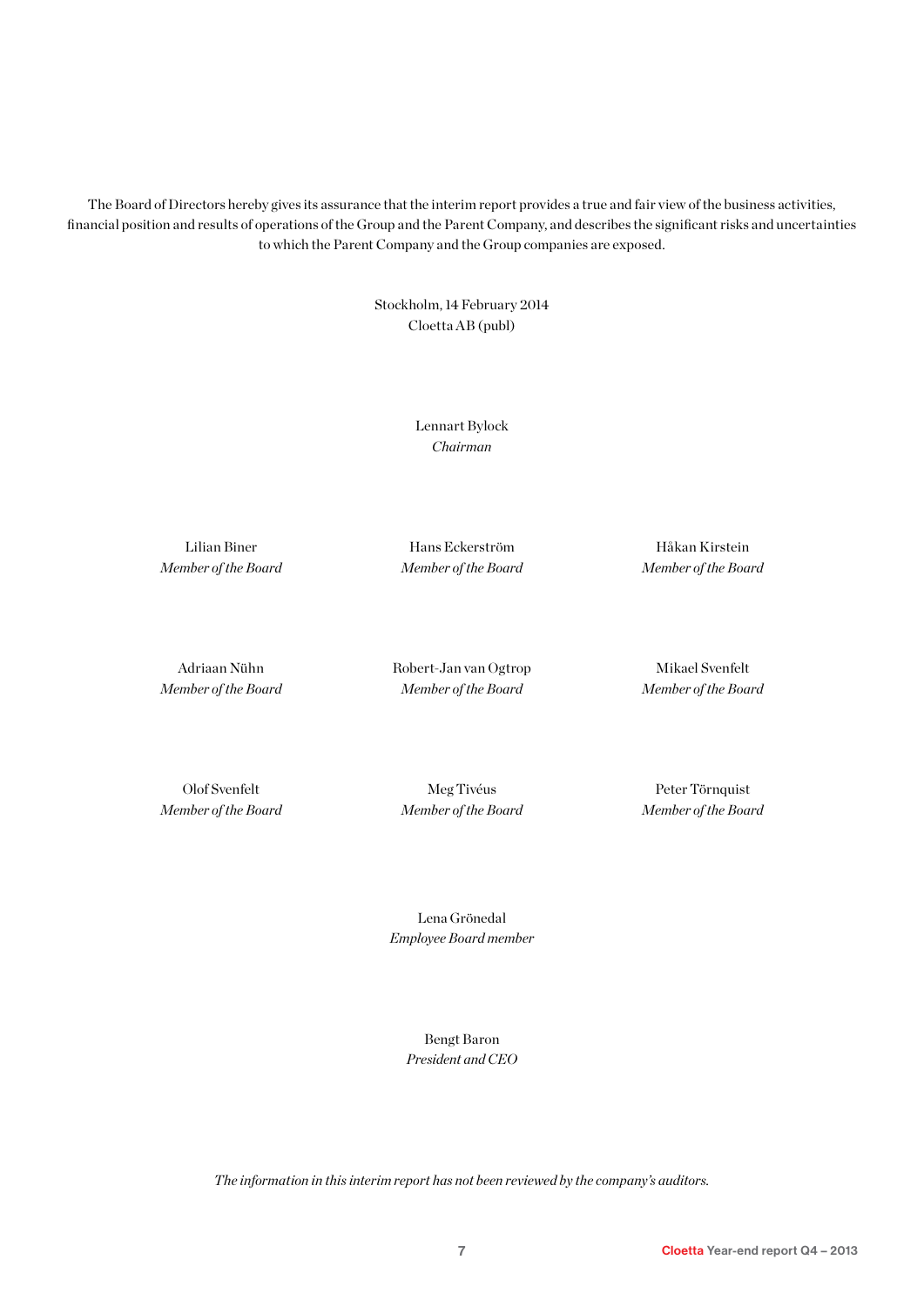# Selection of key product launches during Q4



The Netherlands Red Band Sweet 'n pure Venco Dropmix









Finland Läkerol Dents Mango TV Mix Fantasy







Sweden Juleskum Knäck



Fünf Kräuter Läkerol Fruit Drops Mynthon Peppermint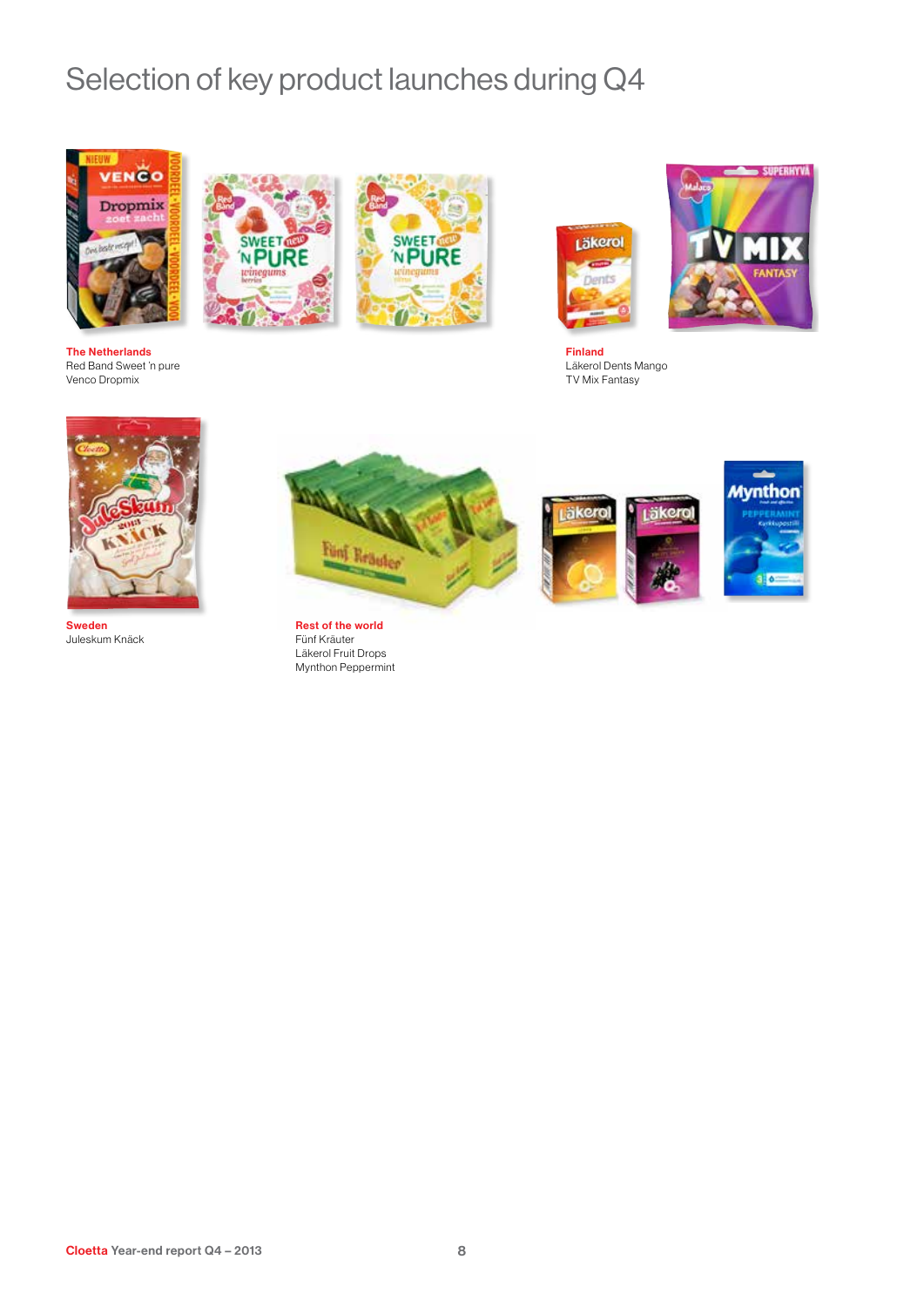# Financial statements in summary Consolidated profit and loss account

|                                                                                            | <b>Fourth quarter</b> |                | <b>Full year</b>    |              |  |
|--------------------------------------------------------------------------------------------|-----------------------|----------------|---------------------|--------------|--|
| <b>SEKm</b>                                                                                | <b>Oct-Dec 2013</b>   | Oct-Dec 2012   | <b>Jan-Dec 2013</b> | Jan-Dec 2012 |  |
| Net sales                                                                                  | 1.441                 | 1.404          | 4.893               | 4,859        |  |
| Cost of goods sold                                                                         | $-939$                | $-930$         | $-3,081$            | $-3,157$     |  |
| <b>Gross profit</b>                                                                        | 502                   | 474            | 1,812               | 1,702        |  |
| Other income                                                                               | $\overline{O}$        | 9              | 12                  | 13           |  |
| Selling expenses                                                                           | $-219$                | $-211$         | $-850$              | $-888$       |  |
| General and administrative expenses                                                        | $-108$                | $-190$         | $-556$              | $-702$       |  |
| <b>Operating profit</b>                                                                    | 175                   | 82             | 418                 | 125          |  |
| Exchange gains/losses on borrowings and cash and cash equivalents in<br>foreign currencies | $-5$                  | 39             | $-12$               | 20           |  |
| Other financial income                                                                     | $\overline{c}$        | $\overline{c}$ | 24                  | 5            |  |
| Other financial expenses                                                                   | $-45$                 | $-51$          | $-220$              | $-290$       |  |
| <b>Net financial items</b>                                                                 | $-48$                 | $-10$          | $-208$              | $-265$       |  |
| Profit/loss before tax                                                                     | 127                   | 72             | 210                 | $-140$       |  |
| Income tax expense                                                                         | 59                    | 83             | 54                  | 67           |  |
| Profit/loss for the period                                                                 | 186                   | 155            | 264                 | $-73$        |  |
| Profit/loss for the period attributable to:                                                |                       |                |                     |              |  |
| <b>Owners of the Parent Company</b>                                                        | 186                   | 155            | 264                 | $-73$        |  |
| Earnings per share, SEK                                                                    |                       |                |                     |              |  |
| Basic <sup>1</sup>                                                                         | 0.65                  | 0.54           | 0.92                | $-0.26$      |  |
| Diluted <sup>1, 2,</sup>                                                                   | 0.65                  | 0.54           | 0.92                | $-0.26$      |  |
| Number of shares at end of period                                                          | 288,619,299           | 288,619,299    | 288,619,299         | 288,619,299  |  |
| Average numbers of shares (basic) <sup>2,</sup>                                            | 287,581,689           | 288,619,299    | 288,010,947         | 276,132,021  |  |
| Average numbers of shares (diluted) <sup>2,</sup>                                          | 287,626,238           | 288,619,299    | 288,026,408         | 276,132,021  |  |

1 Comparative earnings per share are not fully representative for the current group due to a rights issue carried out in the second quarter of 2012.

2 Cloetta entered into a long-term equity swap to fulfil its future obligation to deliver shares to the participants in the long-term share based incentive plan. Earnings per share are calculated on the average number of shares adjusted for the effect of the forward contract to repurchase own shares. The equity swap covers a total of 1,037,610 Cloetta AB shares for an amount of SEK 18,50678 per share.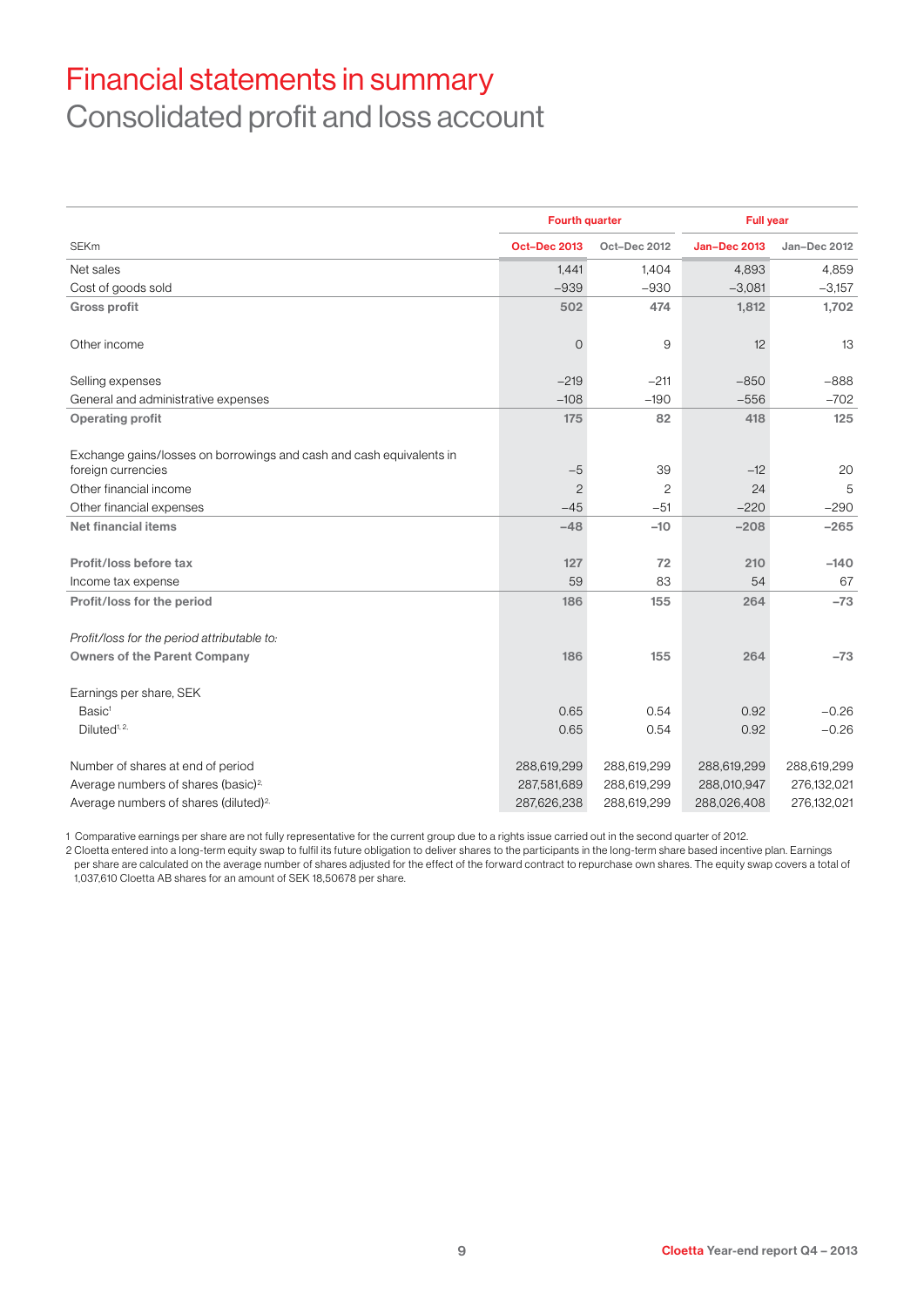# Consolidated statement of comprehensive income

|                                                                                                                          | <b>Fourth quarter</b> |              | <b>Full year</b>    |              |  |
|--------------------------------------------------------------------------------------------------------------------------|-----------------------|--------------|---------------------|--------------|--|
| <b>SEKm</b>                                                                                                              | <b>Oct-Dec 2013</b>   | Oct-Dec 2012 | <b>Jan-Dec 2013</b> | Jan-Dec 2012 |  |
| Profit/loss for the period                                                                                               | 186                   | 155          | 264                 | $-73$        |  |
| Other comprehensive income                                                                                               |                       |              |                     |              |  |
| Remeasurement of defined benefit pension plans                                                                           | 3                     | $-100$       | 86                  | $-100$       |  |
| Income tax on other comprehensive income that will not be reclassified<br>subsequently to profit and loss for the period | $\overline{O}$        | 30           | $-19$               | 30           |  |
| Items that cannot be reclassified to profit or loss for the period                                                       | 3                     | $-70$        | 67                  | $-70$        |  |
| Hedge of a net investment in a foreign operation                                                                         | $-40$                 |              | $-54$               |              |  |
| Currency translation differences                                                                                         | 120                   | 89           | 148                 | $-68$        |  |
| Income tax on other comprehensive income that will be reclassified<br>subsequently to profit and loss for the period     | 9                     |              | 12                  |              |  |
| Items that have been reclassified<br>or can be reclassified to profit or loss for the period                             | 89                    | 89           | 106                 | $-68$        |  |
| Total other comprehensive income                                                                                         | 92                    | 19           | 173                 | $-138$       |  |
| Total comprehensive income, net of tax                                                                                   | 278                   | 174          | 437                 | $-211$       |  |
| Total comprehensive income for the period attributable to:                                                               |                       |              |                     |              |  |
| Owners of the Parent Company                                                                                             | 278                   | 174          | 437                 | $-211$       |  |

### $Restructurings<sup>1,3</sup>$

|                                                                   | <b>Fourth quarter</b> |              | <b>Full year</b>    |              |  |
|-------------------------------------------------------------------|-----------------------|--------------|---------------------|--------------|--|
| <b>SEKm</b>                                                       | <b>Oct-Dec 2013</b>   | Oct-Dec 2012 | <b>Jan-Dec 2013</b> | Jan-Dec 2012 |  |
| Integration and factory restructurings                            | $-55$                 | $-122$       | $-167$              | $-272$       |  |
| Other restructurings                                              |                       | 0            |                     | $-37$        |  |
| Total                                                             | $-55$                 | $-122$       | $-167$              | $-309$       |  |
| 1 Corresponding line in the consolidated profit and loss account: |                       |              |                     |              |  |
| Net sales                                                         |                       | $-1$         |                     | $-1$         |  |
| Cost of goods sold                                                | $-76$                 | $-82$        | $-121$              | $-121$       |  |
| Other income                                                      | $\circ$               | 9            | 12                  | 13           |  |
| Selling expenses                                                  | $\mathbf 0$           |              | $-4$                | $-13$        |  |
| General and administrative expenses                               | 21                    | $-49$        | $-54$               | $-187$       |  |
| Total                                                             | $-55$                 | $-122$       | $-167$              | $-309$       |  |

2 Includes non-cash capital losses on the divestments of the distribution business in Belgium and Denmark Ejendomsselskab amounting to SEK 47m. 3 Excluding exchange rate differences.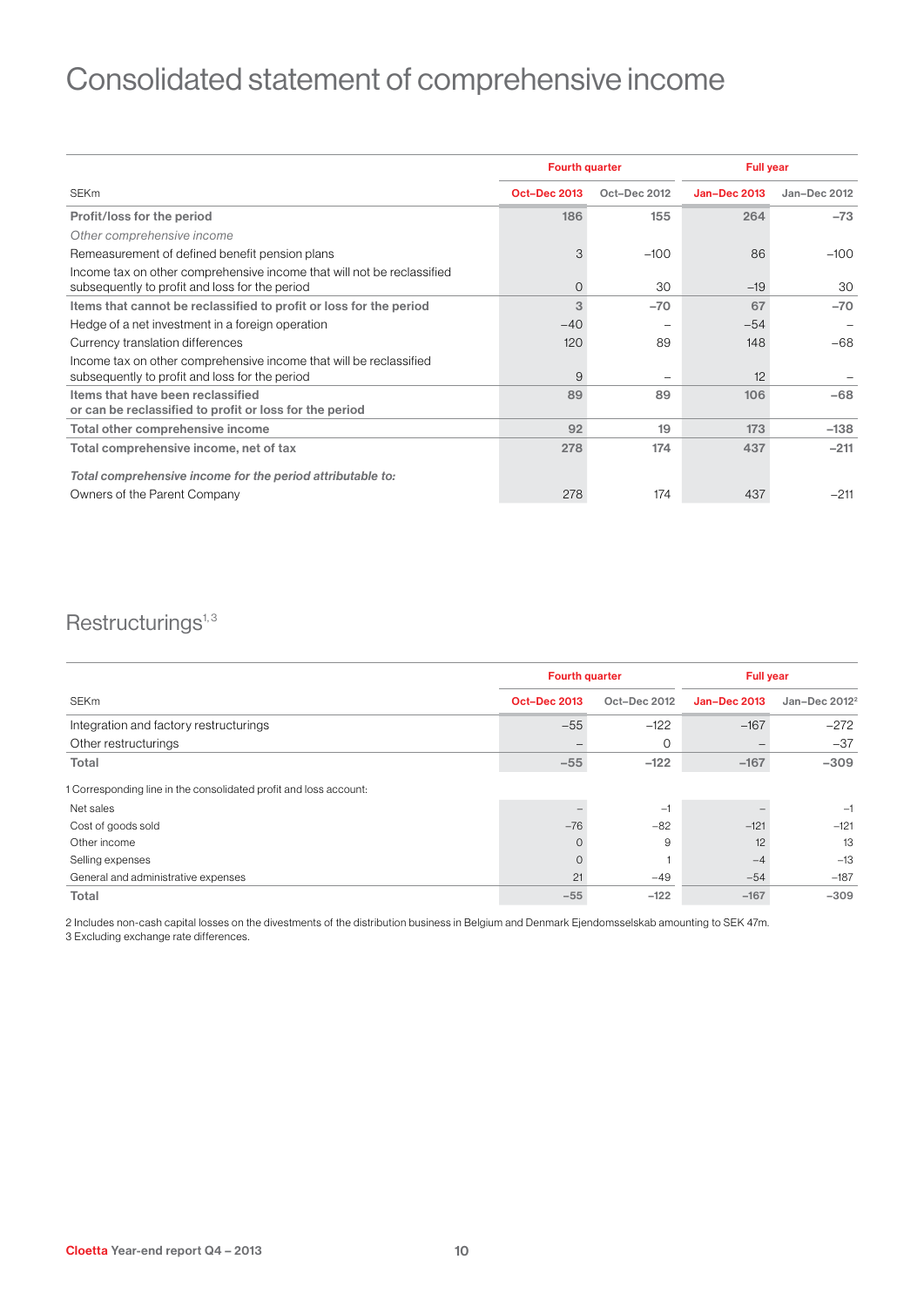# Consolidated balance sheet

| <b>SEKm</b>                                                   | 31 Dec 2013    | 31 Dec 2012 |
|---------------------------------------------------------------|----------------|-------------|
| Intangible assets                                             | 5,252          | 5.099       |
| Property, plant and equipment                                 | 1,660          | 1,611       |
| Deferred tax asset                                            | 73             | 473         |
| Other financial assets                                        | 91             | 88          |
| <b>Total non-current assets</b>                               | 7,076          | 7,271       |
|                                                               |                |             |
| Inventories                                                   | 798            | 773         |
| Other current assets                                          | 933            | 955         |
| Cash and cash equivalents                                     | 167            | 306         |
| <b>Total current assets</b>                                   | 1,898          | 2,034       |
| Assets held for sale                                          | 15             | 35          |
| <b>TOTAL ASSETS</b>                                           | 8,989          | 9,340       |
|                                                               |                |             |
| Equity                                                        | 3,747          | 3,326       |
|                                                               |                |             |
| <b>Borrowings</b>                                             | 3,096          | 2,516       |
| Deferred tax liability                                        | 397            | 824         |
| Derivative financial instruments                              | 21             | 3           |
| Provisions for pensions and other long-term employee benefits | 360            | 452         |
| Other provisions                                              | 9              | 11          |
| <b>Total non-current liabilities</b>                          | 3,883          | 3,806       |
|                                                               |                |             |
| <b>Borrowings</b>                                             | 212            | 747         |
| Derivative financial instruments                              | $\overline{c}$ | 21          |
| Other current liabilities                                     | 1,066          | 1,361       |
| Provisions                                                    | 79             | 79          |
| <b>Total current liabilities</b>                              | 1,359          | 2,208       |
| <b>TOTAL EQUITY AND LIABILITIES</b>                           | 8,989          | 9,340       |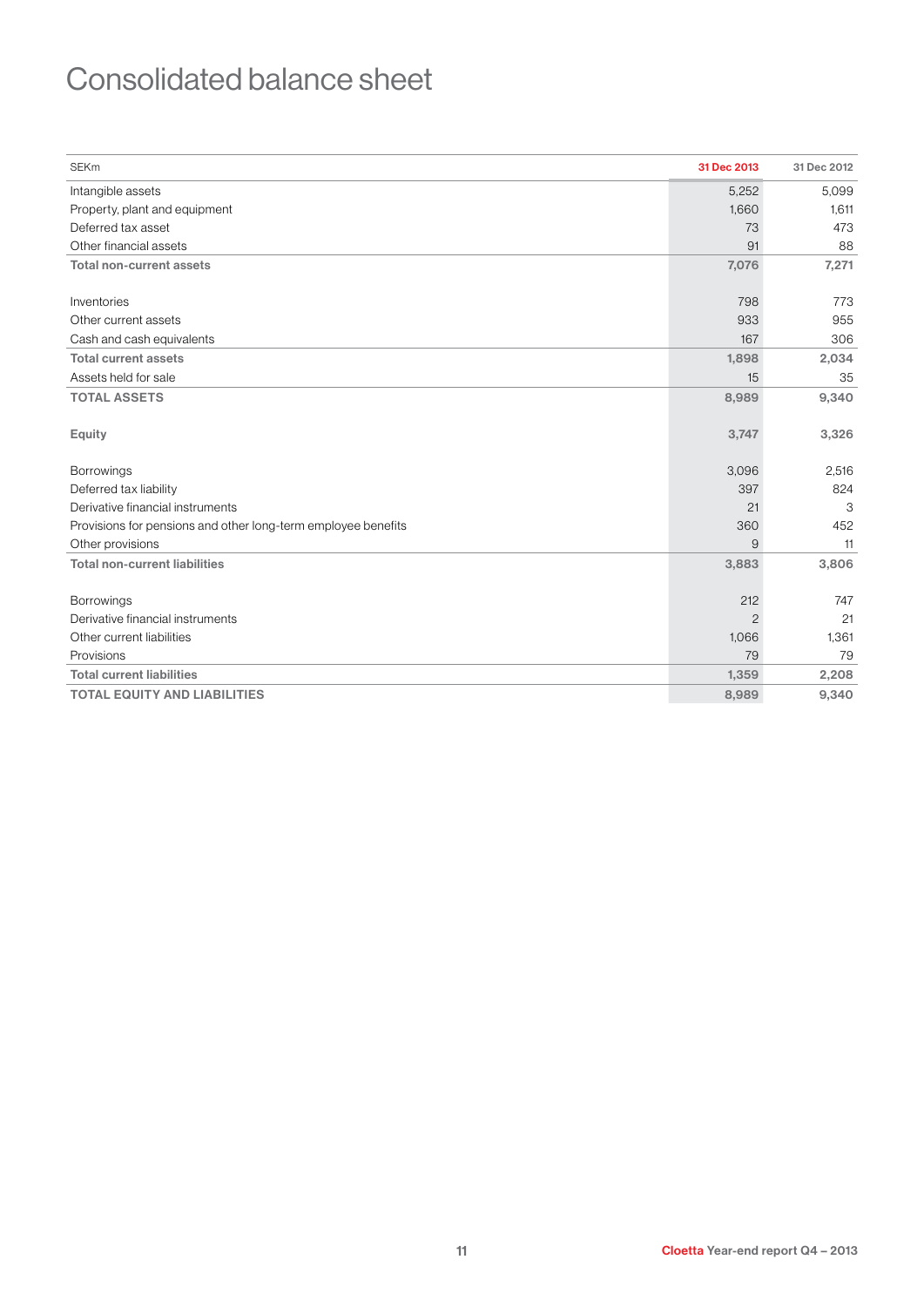# Consolidated statement of changes in equity

| <b>SEKm</b>                                                                    | <b>Jan-Dec 2013</b> | Jan-Dec 2012 |
|--------------------------------------------------------------------------------|---------------------|--------------|
| Equity at beginning of period                                                  | 3,326               | $-385$       |
|                                                                                |                     |              |
| Profit/loss for the period                                                     | 264                 | $-73$        |
| Other comprehensive income                                                     | 173                 | $-138$       |
| Total comprehensive income                                                     | 437                 | $-211$       |
|                                                                                |                     |              |
| <b>Transactions with owners</b>                                                |                     |              |
| Forward contract to repurchase own shares                                      | $-19$               |              |
| Share-based payments                                                           | 3                   |              |
| Capital contribution                                                           |                     | 3,522        |
| Business combinations <sup>1</sup>                                             |                     | $-667$       |
| Conversion of convertible loan                                                 |                     | 10           |
| Rights issue                                                                   |                     | 1,057        |
| <b>Total transactions with owners</b>                                          | $-16$               | 3,922        |
|                                                                                |                     |              |
| Equity at end of period                                                        | 3,747               | 3,326        |
|                                                                                |                     |              |
| 1 The amount reported for business combinations in 2012 consists of:           |                     |              |
| - The assessed value of the acquired Cloetta company                           |                     | 833          |
| - The issue in kind of class C shares (see change in equity of Parent Company) |                     | 2,556        |
| - The hypothetical repurchase of shares (reverse acquisition)                  |                     | $-4.056$     |
|                                                                                |                     | $-667$       |

### Consolidated cash flow statement

|                                                                       | <b>Fourth quarter</b> |              | <b>Full year</b>    |              |
|-----------------------------------------------------------------------|-----------------------|--------------|---------------------|--------------|
| <b>SEKm</b>                                                           | <b>Oct-Dec 2013</b>   | Oct-Dec 2012 | <b>Jan-Dec 2013</b> | Jan-Dec 2012 |
| Cash flow from operating activities before changes in working capital | 232                   | 113          | 408                 | 156          |
| Cash flow from changes in working capital                             | $-116$                | 34           | $-277$              | 174          |
| Cash flow from operating activities                                   | 116                   | 147          | 131                 | 330          |
| Cash flows from investments in property, plant and equipment          |                       |              |                     |              |
| and intangible assets                                                 | $-61$                 | $-116$       | $-211$              | $-269$       |
| Other cash flow from investing activities                             | $\circ$               | 17           | 9                   | $-1,237$     |
| Cash flow from investing activities                                   | $-61$                 | $-99$        | $-202$              | $-1,506$     |
| Cash flow from operating and investing activities                     | 55                    | 48           | $-71$               | $-1,176$     |
| Cash flow from financing activities                                   | $-39$                 | 26           | $-65$               | 1,412        |
| Cash flow for the period                                              | 16                    | 74           | $-136$              | 236          |
| Cash and cash equivalents at beginning of period                      | 138                   | 169          | 306                 | 97           |
| Cash flow for the period                                              | 16                    | 74           | $-136$              | 236          |
| Exchange difference                                                   | 13                    | 63           | $-3$                | $-27$        |
| Cash and cash equivalents at end of period                            | 167                   | 306          | 167                 | 306          |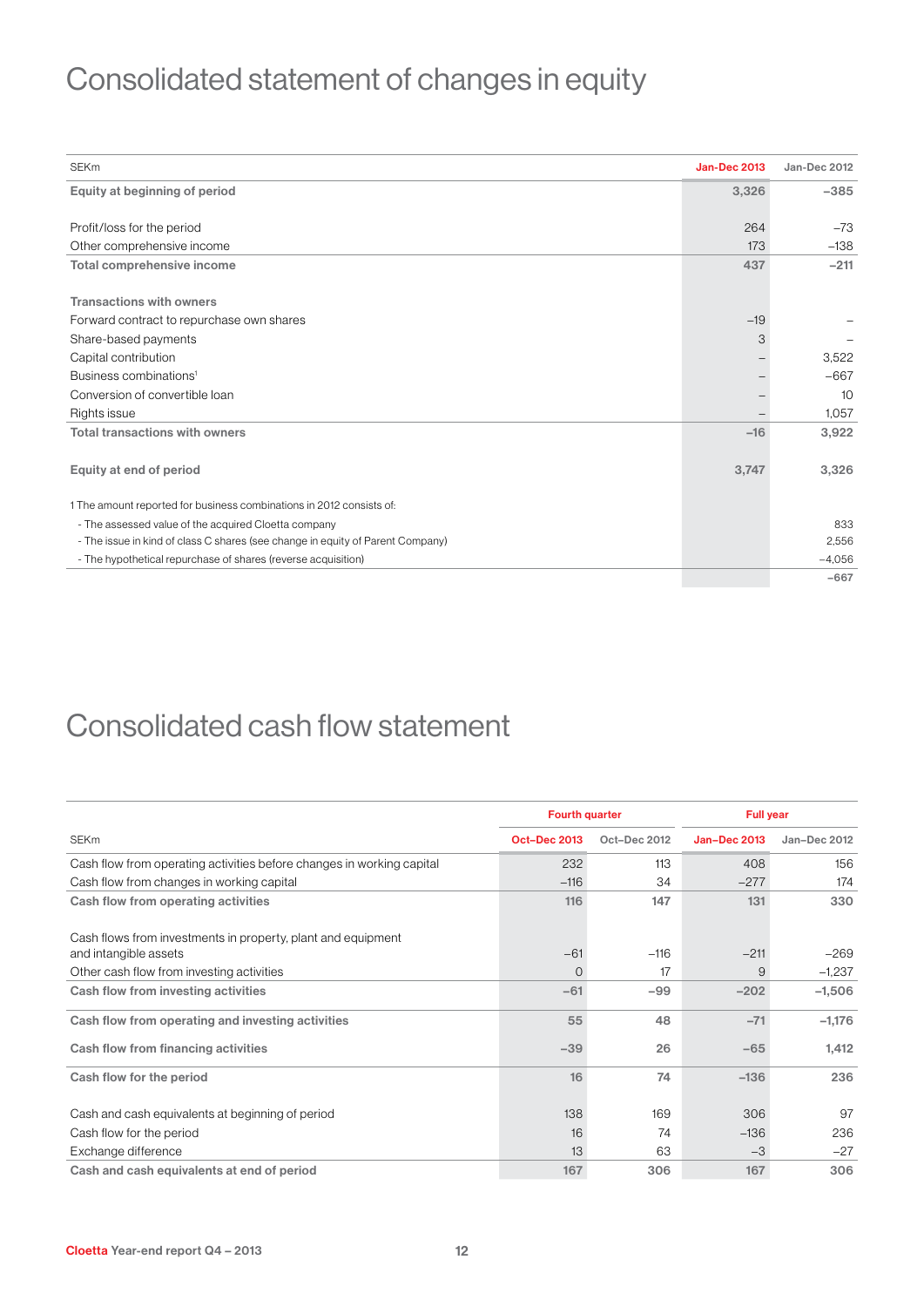# Key figures

|                                                    | <b>Fourth quarter</b> |                           | <b>Full year</b>    |                           |  |
|----------------------------------------------------|-----------------------|---------------------------|---------------------|---------------------------|--|
| <b>SEKm</b>                                        | <b>Oct-Dec 2013</b>   | Oct-Dec 2012 <sup>3</sup> | <b>Jan-Dec 2013</b> | Jan-Dec 2012 <sup>3</sup> |  |
| Profit                                             |                       |                           |                     |                           |  |
| Net sales                                          | 1,441                 | 1,404                     | 4,893               | 4,859                     |  |
| Net sales, growth, %                               | 2.6                   | 2.3                       | 0.7                 | 4.3                       |  |
| Underlying net sales, growth, %                    | 1.6                   | $-7.4$                    | $-1.0$              | $-4.1$                    |  |
| Gross margin, %                                    | 34.8                  | 33.8                      | 37.0                | 35.0                      |  |
| Underlying EBITDA                                  | 274                   | 244                       | 766                 | 597                       |  |
| Underlying EBITDA margin, %                        | 19.1                  | 17.6                      | 15.6                | 12.3                      |  |
| Depreciation                                       | $-44$                 | $-44$                     | $-175$              | $-167$                    |  |
| Amortisation                                       | $-1$                  | $\overline{0}$            | $-2$                | $-1$                      |  |
| <b>Underlying EBIT</b>                             | 231                   | 200                       | 591                 | 423                       |  |
| Underlying EBIT margin, %                          | 16.1                  | 14.6                      | 12.0                | 8.7                       |  |
| Restructuring                                      | $-55$                 | $-122$                    | $-167$              | $-309$                    |  |
| Operating profit (EBIT)                            | 175                   | 82                        | 418                 | 125                       |  |
| Operating profit margin (EBIT margin), %           | 12.1                  | 5.7                       | 8.5                 | 2.6                       |  |
| Profit margin, %                                   | 8.8                   | 4.9                       | 4.3                 | $-2.9$                    |  |
| <b>Financial position</b>                          |                       |                           |                     |                           |  |
| Working capital <sup>2</sup>                       | 763                   | 458                       | 763                 | 458                       |  |
| Capital expenditure                                | $-61$                 | $-116$                    | $-211$              | $-269$                    |  |
| Net debt                                           | 3,230                 | 3,056                     | 3,230               | 3,056                     |  |
| Capital employed <sup>1</sup>                      | 7,438                 | 7,066                     | 7,438               | 7,066                     |  |
| Return on capital employed, % (Rolling 12 months)  | 6.1                   | 1.9                       | 6.1                 | 1.9                       |  |
| Equity/assets ratio, %                             | 41.7                  | 35.6                      | 41.7                | 35.6                      |  |
| Net debt/equity ratio, %                           | 86.2                  | 91.9                      | 86.2                | 91.9                      |  |
| Return on equity, % (Rolling 12 months)            | 7.0                   | $-2.2$                    | 7.0                 | $-2.2$                    |  |
| Equity per share, SEK                              | 13.0                  | 11.5                      | 13.0                | 11.5                      |  |
| Net debt/underlying EBITDA (Rolling 12 months)     | 4.2                   | 5.1                       | 4.2                 | 5.1                       |  |
| <b>Cash flow</b>                                   |                       |                           |                     |                           |  |
| Cash flow from operating activities                | 116                   | 147                       | 131                 | 330                       |  |
| Investments in non-current assets                  | $-61$                 | $-99$                     | $-202$              | $-1,506$                  |  |
| Cash flow after investments                        | 55                    | 48                        | $-71$               | $-1,176$                  |  |
| Cash conversion, %                                 | 77.7                  | 52.5                      | 72.5                | 54.9                      |  |
| Cash flow from operating activities per share, SEK | 0.4                   | 0.5                       | 0.5                 | 1.1                       |  |
| <b>Employees</b>                                   |                       |                           |                     |                           |  |
| Average number of employees                        | 2.464                 | 2,565                     | 2,472               | 2,579                     |  |

1 Capital employed has been restated.

2 Adjusted for amended definition (see page 20).

3 All underlying data have been restated at new constant exchange rate.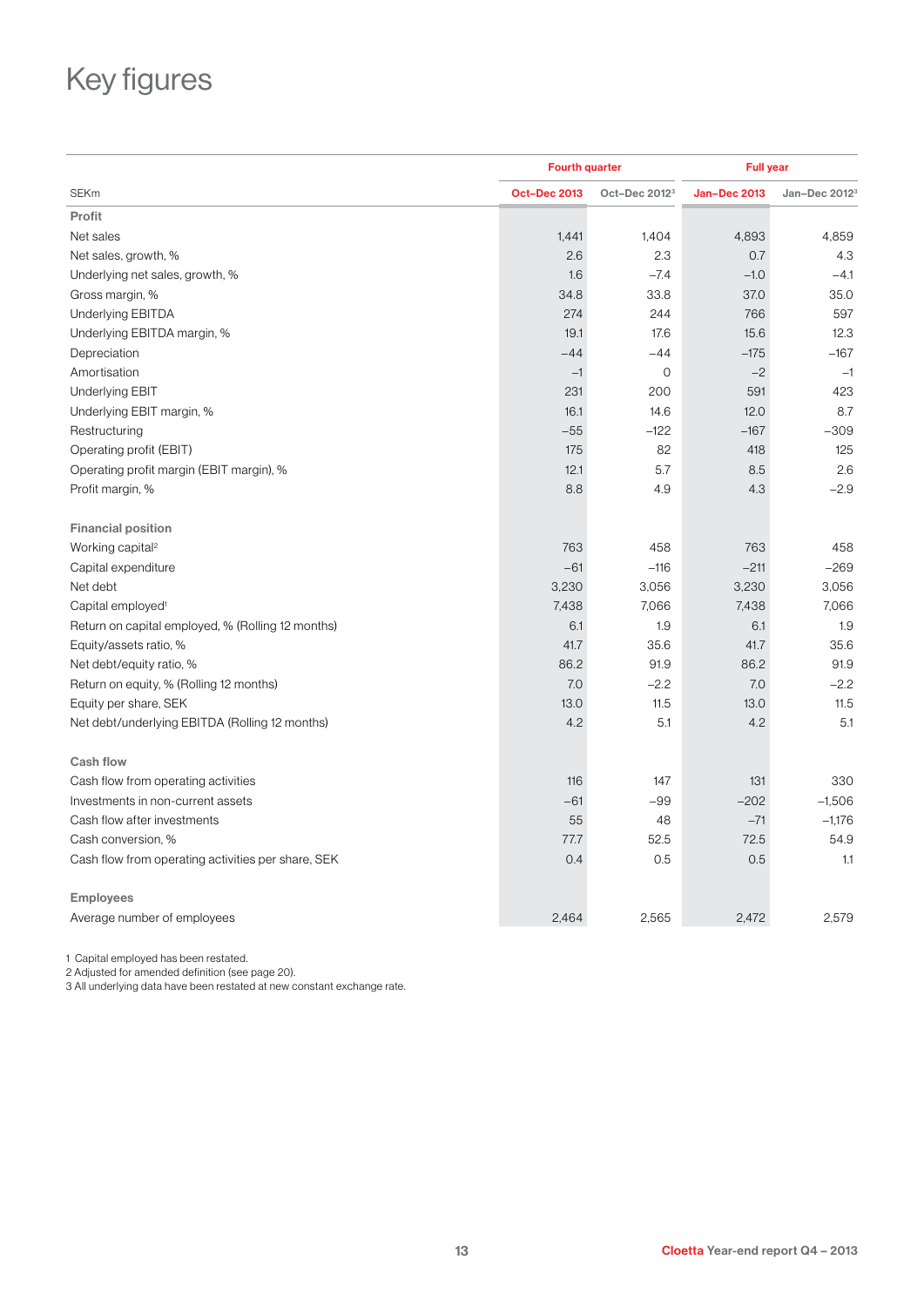# Quarterly data

| <b>SEKm</b>                                              | Q4 2013        | Q3 2013        | Q2 2013 | Q1 2013        | Q4 2012      | Q3 2012        | Q2 2012      | Q1 2012        | Q4 2011      |
|----------------------------------------------------------|----------------|----------------|---------|----------------|--------------|----------------|--------------|----------------|--------------|
| <b>PROFIT AND LOSS ACCOUNT</b>                           |                |                |         |                |              |                |              |                |              |
| Net sales                                                | 1,441          | 1,194          | 1,131   | 1,127          | 1,404        | 1,159          | 1,212        | 1,084          | 1,371        |
| Cost of goods sold                                       | $-939$         | $-741$         | $-696$  | $-705$         | $-930$       | $-730$         | $-799$       | $-698$         | $-911$       |
| <b>Gross profit</b>                                      | 502            | 453            | 435     | 422            | 474          | 429            | 413          | 386            | 460          |
| Other income                                             | $\mathbf 0$    | $\mathbf{2}$   | 3       | $\overline{7}$ | 9            | $\overline{4}$ | $\circ$      | $\mathbf 0$    | $\mathbf{1}$ |
| Selling expenses                                         | $-219$         | $-197$         | $-228$  | $-206$         | $-211$       | $-185$         | $-270$       | $-222$         | $-248$       |
| General and administrative expenses                      | $-108$         | $-127$         | $-156$  | $-165$         | $-190$       | $-158$         | $-196$       | $-158$         | $-129$       |
| <b>Operating profit/loss</b>                             | 175            | 131            | 54      | 58             | 82           | 90             | $-53$        | 6              | 84           |
| Exchange gains/losses on<br>borrowings and cash and cash |                | 34             | $-78$   | 37             | 39           |                | $-9$         |                |              |
| equivalents in foreign currencies                        | $-5$           |                |         |                |              | $-14$          |              | 4              | $-10$        |
| Other financial income                                   | $\overline{c}$ | $\overline{c}$ | 11      | 9              | $\mathbf{2}$ | $\overline{O}$ | $\mathbf{1}$ | $\overline{c}$ | 3            |
| Other financial expenses                                 | $-45$          | $-66$          | $-54$   | -55            | $-51$        | $-46$          | -69          | $-124$         | -134         |
| <b>Net financial items</b>                               | $-48$          | $-30$          | $-121$  | $-9$           | $-10$        | $-60$          | $-77$        | $-118$         | $-141$       |
| Profit/loss before tax                                   | 127            | 101            | $-67$   | 49             | 72           | 30             | $-130$       | $-112$         | $-57$        |
| Income tax expense                                       | 59             | $-15$          | 23      | $-13$          | 83           | $-17$          | 8            | $-7$           | 181          |
| Profit/loss for the period                               | 186            | 86             | $-44$   | 36             | 155          | 13             | $-122$       | $-119$         | 124          |
| Profit/loss for the period attributable to:              |                |                |         |                |              |                |              |                |              |
| Owners of the Parent Company                             | 186            | 86             | $-44$   | 36             | 155          | 13             | $-122$       | $-119$         | 124          |
| <b>KEY FIGURES</b>                                       |                |                |         |                |              |                |              |                |              |
| Underlying EBIT <sup>1</sup>                             | 231            | 160            | 109     | 91             | 201          | 124            | 51           | 47             | 194          |
| Underlying EBITDA <sup>1</sup>                           | 274            | 205            | 148     | 139            | 244          | 168            | 93           | 92             | 236          |
| Return on equity, %                                      | 7.0            | 6.7            | 4.6     | 2.5            | $-2.2$       | $-3.2$         | $-3.9$       | $-3.0$         | N/A          |
| Equity per share, SEK                                    | 13.0           | 12.0           | 11.9    | 11.4           | 11.5         | 11.2           | 11.5         | 11.0           | N/A          |
| Net debt/underlying EBITDA<br>(Rolling 12 months)        | 4.2            | 4.4            | 4.6     | 4.7            | 5.1          | 5.3            | 5.2          | 6.4            | N/A          |
| Cash flow from operating<br>activities per share, SEK    | 0.4            | 0.2            | $-0.1$  | $-0.1$         | 0.5          | 0.3            | 0.5          | $-0.1$         | N/A          |

1 Restated at new constant exchange rate.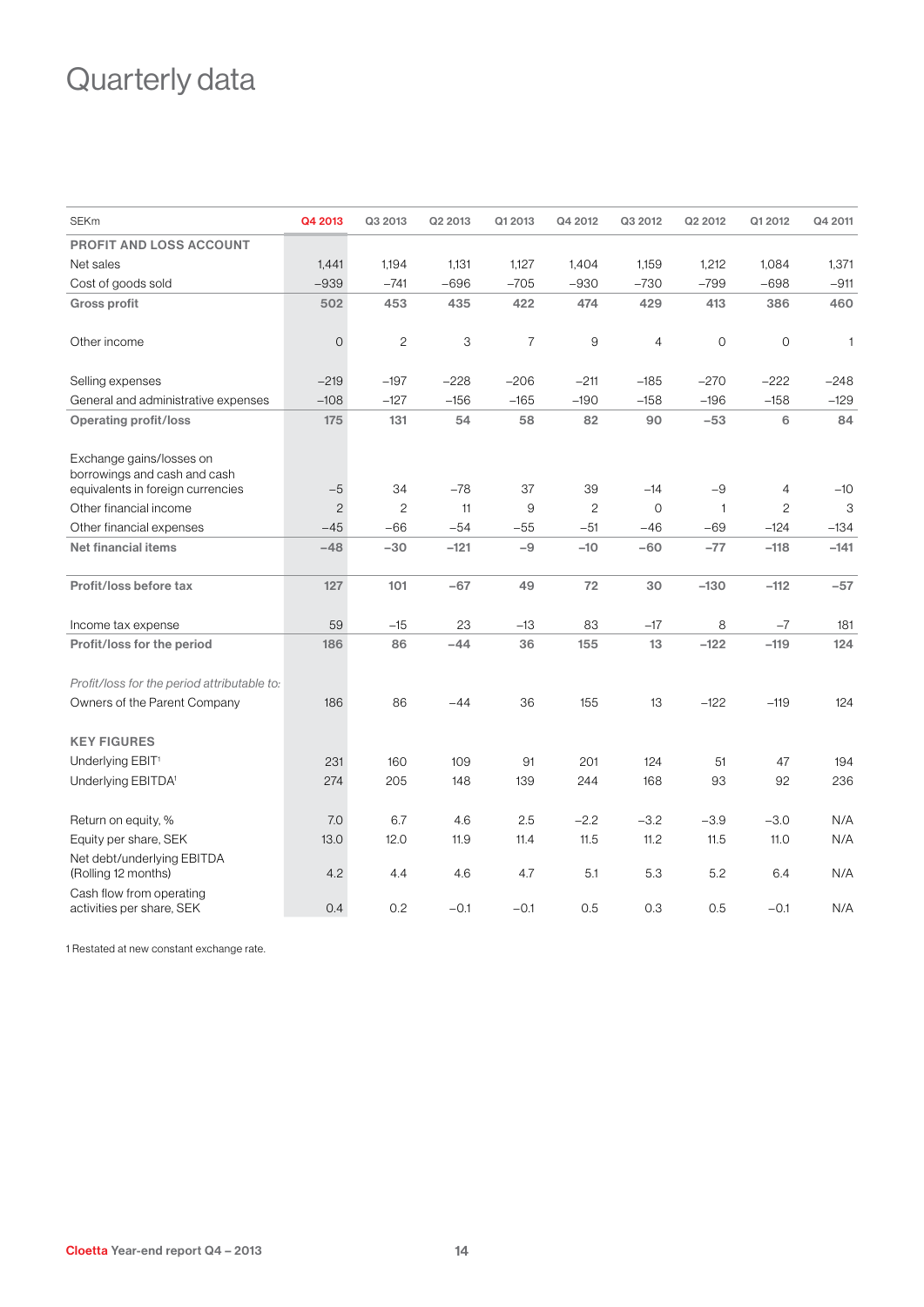# Parent Company

### Summary parent company profit and loss accounts

| <b>SEKm</b>                         | <b>Oct-Dec 2013</b> | Oct-Dec 2012 |                | Jan-Dec 2013 Sep 2011-Dec 2012 |
|-------------------------------------|---------------------|--------------|----------------|--------------------------------|
| Net sales                           | 31                  | 20           | 86             | 72                             |
| Cost of goods sold                  |                     | $\Omega$     |                | 0                              |
| <b>Gross profit</b>                 | 31                  | 20           | 86             | 72                             |
| Other income/expense                | 0                   | 3            | 12             | $-2$                           |
| General and administrative expenses | $-34$               | $-29$        | $-124$         | $-110$                         |
| <b>Operating profit/loss</b>        | $-3$                | $-6$         | $-26$          | $-40$                          |
| Net financial items                 | 79                  | 77           | 29             | 38                             |
| Profit/loss before tax              | 76                  | 71           | 3              | $-2$                           |
| Appropriations                      |                     | 4            |                | $\overline{4}$                 |
| Income tax expense                  | $-18$               | $-21$        | $-1$           | $-2$                           |
| Profit/loss for the period          | 58                  | 54           | $\overline{2}$ | $\mathbf 0$                    |

Profit/loss for the period corresponds to comprehensive income for the period.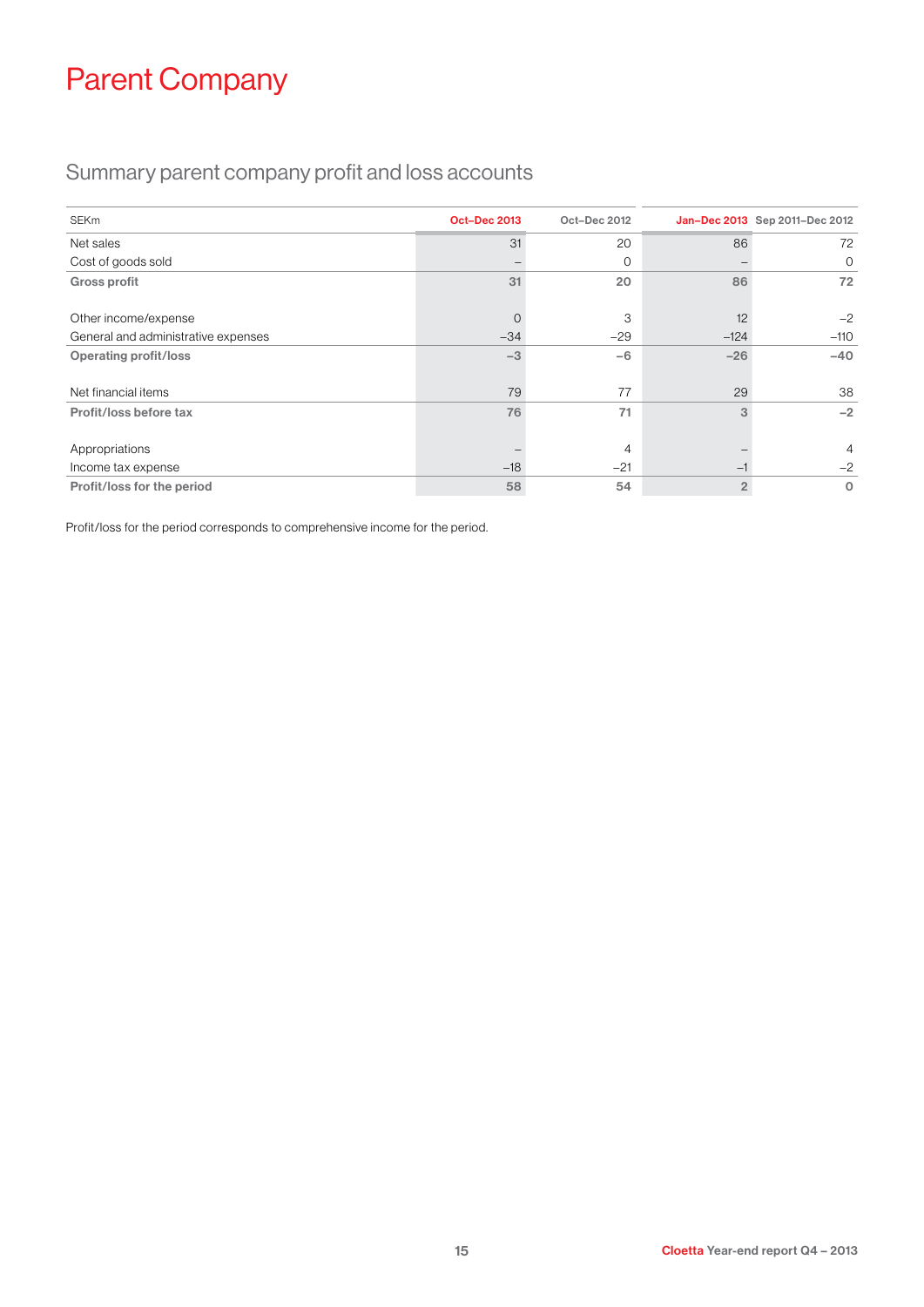### Summary parent company balance sheets

| <b>SEKm</b>                          | 31 Dec 2013 | 31 Dec 2012    |
|--------------------------------------|-------------|----------------|
| <b>ASSETS</b>                        |             |                |
| Non-current assets                   | 5,157       | 4,633          |
|                                      |             |                |
| <b>Current assets</b>                | 89          | 156            |
| <b>TOTAL ASSETS</b>                  | 5,246       | 4,789          |
|                                      |             |                |
| <b>EQUITY AND LIABILITIES</b>        |             |                |
| <b>Equity</b>                        | 4,221       | 4,216          |
|                                      |             |                |
| <b>Non-current liabilities</b>       |             |                |
| Borrowings                           | 988         | 343            |
| Provisions                           |             | $\overline{0}$ |
| <b>Total non-current liabilities</b> | 989         | 343            |
|                                      |             |                |
| <b>Current liabilities</b>           |             |                |
| Borrowings                           |             | 214            |
| Other current liabilities            | 36          | 16             |
| <b>Total current liabilities</b>     | 36          | 230            |
| <b>TOTAL EQUITY AND LIABILITIES</b>  | 5,246       | 4,789          |
|                                      |             |                |
| Pledged assets                       | 4,623       | 4,623          |
| Contingent liabilities               | 3,078       | 2,765          |

### Parent company statement of changes in equity

| <b>SEKm</b>                                                       | <b>Jan 2013</b><br>$-$ Dec 2013 | Sep 2011<br>$-$ Dec 2012 |
|-------------------------------------------------------------------|---------------------------------|--------------------------|
| Equity at beginning of period                                     | 4,216                           | 592                      |
| Profit/loss for the period                                        | 2                               | $\circ$                  |
| Total comprehensive income                                        | 4,218                           | 592                      |
|                                                                   |                                 |                          |
| <b>Transactions with owners</b>                                   |                                 |                          |
| Share based payments                                              | 3                               |                          |
| Rights issue                                                      |                                 | 1,057                    |
| Issue in kind of class C shares, acquisition of LEAF Holland B.V. |                                 | 2,556                    |
| Convertible debenture loan                                        |                                 | 11                       |
| <b>Total transactions with owners</b>                             | 3                               | 3,624                    |
|                                                                   |                                 |                          |
| Equity at end of period                                           | 4,221                           | 4,216                    |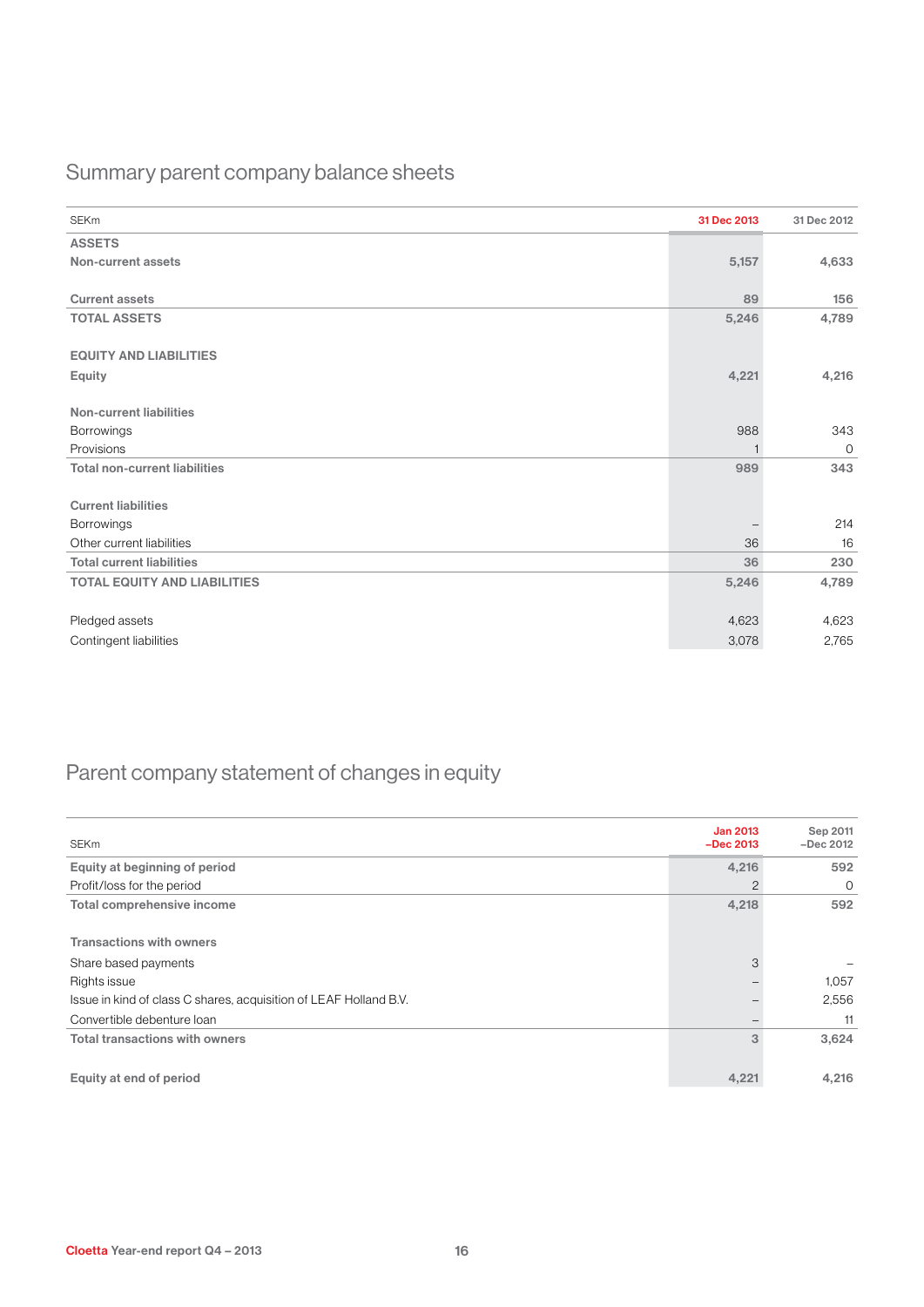### Disclosures, risk factors and accounting policies

#### **DISCLOSURES**

#### Parent Company

Cloetta AB's primary activities include head office functions such as group-wide management and administration. The comments below refer to the period from 1 January 2013 to 31 December. Net sales in the Parent Company reached SEK 86m (72) and referred mainly to intra-group services. Operating profit was SEK –26m (–40). Net financial items totalled SEK 29m (38). Profit before tax was SEK 3m (–2) and profit after tax was SEK 2m (0). Cash and cash equivalents and short-term investments amounted to SEK 0m (12).

#### The Cloetta share

Cloetta's class B share is listed on NASDAQ OMX Stockholm, Mid Cap. During the period from 1 January to 31 December 2013, a total of 199,466,588 shares were traded for a combined value of SEK 3,565m, equal to around 72 per cent of the total number of class B shares at the end of the period.

The highest quoted bid price during the period from 1 January to 31 December 2013 was SEK 21.60 (28 October) and the lowest was SEK 13.30 (3 January). The share price on 31 December 2013 was SEK 19.40 (last price paid).

During the period from 1 January to 31 December 2013, the Cloetta share rose by 42 per cent while the NASDAQ OMX Stockholm PI index rose by 23 per cent.

Cloetta's share capital at 31 December 2013 amounted to SEK 1,443,096,495. The total number of shares is 288,619,299, consisting of 9,861,614 class A shares and 278,757,685 class B shares, equal to a quota value of SEK 5 per share.

#### **Shareholders**

On 31 December 2013 Cloetta AB had 6,321 shareholders (5,300 at 30 September 2013). The largest shareholder was AB Malfors Promotor with a holding corresponding to 41.0 per cent of the votes and 22.9 per cent of the share capital in the company. Other institutional investors held 51.5 per cent of the votes and 67.4 per cent of the share capital.

Foreign shareholders held 18.2 per cent of the votes and 23.7 per cent of the share capital.

In the fourth quarter the previous second and third largest shareholders Cidron Pord S.á.r.l. (owned by Nordic Capital Fund V) and Godis Holdings S.á.r.l. (owned by funds under the advisorship of CVC Capital Partners) sold all their shareholdings. As of 31 December AMF is the second largest shareholder with a holding corresponding to 11.2 per cent of the votes and 14.7 per cent of the share capital. The third largest shareholder is Lannebo Fonder with a holding corresponding to 7.1 per cent of the votes and 9.3 per cent of the share capital in the company.

#### Related party transactions

AB Malfors Promotor is considered to be a related party. Cidron Pord S.á.r.l. and Godis Holdings S.á.r.l are considered to be related parties up to 27 November 2013. Yllop Holding S.A. and Yllop Finance Holding AB were considered to be related parties until the second quarter of 2012.

Buying and selling of goods and services between Cloetta and the principal shareholders are regarded as related party transactions. During the first quarter Cloetta AB sold a property to Phlisa Metall AB, a subsidiary of AB Malfors Promotor, for a value of SEK 6m, generating a profit of SEK 3m. The property was sold at market value.

The Parent Company has related party transactions with subsidiaries in the Group. The majority of such transactions refer to the sale of services, which for the period from January to December 2013 amounted to SEK 86m (72), equal to 100 per cent of each period's total sales. At 31 December 2013 the Parent Company's receivables from subsidiaries amounted to SEK 613m (261) and liabilities to subsidiaries amounted to SEK 10m (119). Transactions with related parties are priced on marketbased terms.

During the second quarter the share-based long-term incentive plan (LTI 2013) as approved by the Annual General Meeting was introduced. Total costs related to LTI 2013 that were recognised in 2013 amount to SEK 3.5m, of which SEK 0.9m is related to group management.

#### Segment reporting

An operating segment is an identified part of a group that engages in business activities from which it may earn revenues and incur expenses for which discrete financial information is available. The results of operating segments are reviewed regularly by the entity's chief operating decision maker to make decisions about resources to be allocated to the segment and assess its short- and long-term financial performance. Operating segments are reported in a manner consistent with the internal reporting provided to the chief operating decision maker. The CEO, who is responsible for allocating resources and assessing performance of the operating segments, has been identified as the chief operating decision maker that makes strategic decisions.

In the Cloetta Group, four regions (Finland, Scandinavia, Middle and South) have been identified as the Group's operating segments. The vast majority of sales take place within the sugar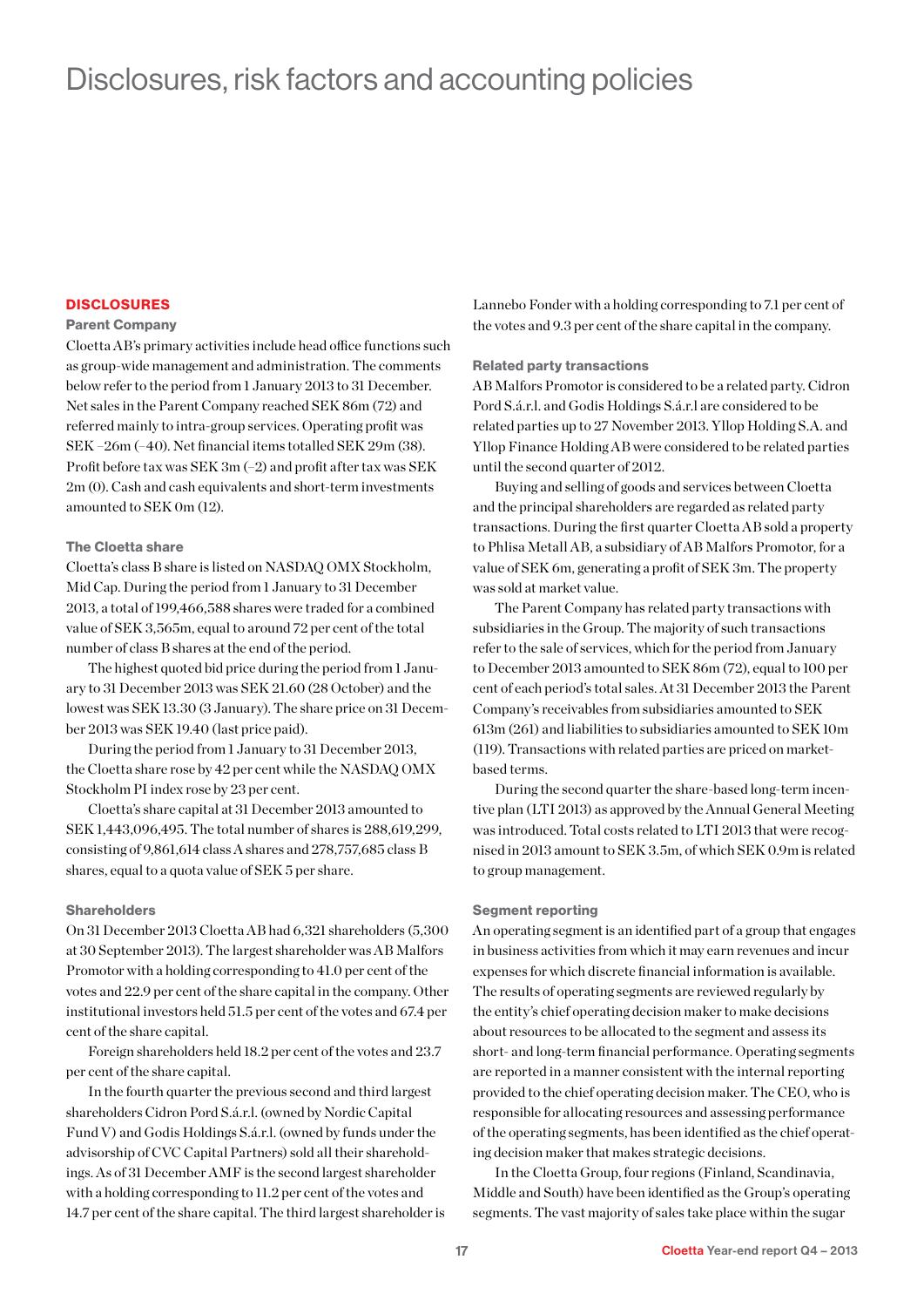confectionery markets of Western Europe, which are comparable. It is management's goal to optimise production efficiency through homogeneity in the production processes in the Group's different production facilities, regardless of their locations. Because the Group has only sales in the segments for sugar confectionery, chocolate products, chewing gum and pastilles, the Group's markets and types of customers are similar. Furthermore, the Group has an integrated distribution network and supply chain organisation. The identified operating segments are therefore assessed to have similar economic characteristics.

As a result of the similarities between the different regions, the operating segments have been aggregated into one reportable segment for purposes of financial reporting.

#### Taxes

During the year, positive effects were recognised on the tax line resulting from one-off events. The effective tax rate is –25.7 per cent (47.6). Cloetta's deferred tax balances have been calculated according to the enacted tax rates.

#### RISK FACTORS

Cloetta is an internationally active company that is exposed to a number of market and financial risks. All identified risks are monitored continuously and, if needed, risk mitigating measures are taken to limit their impact. The most relevant risk factors are described in the annual report for 2012 and consist of industry and market-related risks, operational risks and financial risks. Compared to the annual report for 2012, which was issued on 15 March 2013, no new risks have been identified.

#### ACCOUNTING POLICIES

The consolidated financial statements are presented in accordance with the International Financial Reporting Standards (IFRS) established by the International Accounting Standards Board (IASB) and the interpretations issued by the IFRS Interpretations Committee (IFRIC) which have been endorsed by the European Commission for application in the EU. The applied standards and interpretations are those that were in force and had been endorsed by the EU at 1 January 2013. Furthermore, the Swedish Financial Reporting Board's recommendation RFR 1, Supplementary Accounting Rules for Groups, has been applied.

The consolidated interim report is presented in accordance with IAS 34, Interim Financial Reporting, and in compliance with the relevant provisions in the Swedish Annual Accounts Act and the Swedish Securities Market Act. The interim report for the Parent Company has been prepared in accordance with the Swedish Annual Accounts Act and the Swedish Securities Market Act, which are consistent with the provisions in recommendation RFR 2, Accounting for Legal Entities.

The same accounting and valuation methods have been applied as in the most recent annual report. The only items recognised at fair value after initial recognition are the interest rate swaps categorised at level 2 of the fair value hierarchy in all periods presented and the contingent earn-out consideration related to the acquisition of FTF Sweets UK Ltd. categorised at level 3, as well as assets held for sale, in case the fair value less cost to sell is below the carrying amount. The fair values of the financial assets (loans and receivables) and liabilities measured at amortised cost are approximately equal to their carrying amounts. The fair value of financial assets and liabilities for measurement purposes is estimated by discounting the future contractual cash flows at the current market interest rate that is available to the Group for similar financial instruments. The fair value derived is used as the carrying amount.

IFRS 13 requires disclosure of fair value measurements by level according to the following fair value measurement hierarchy:

- $\triangleright$  Quoted prices (unadjusted) in active markets for identical assets or liabilities (level 1).
- Inputs other than quoted prices included within level 1 that are observable for the asset or liability, either directly (that is, as prices) or indirectly (that is, derived from prices) (level 2).
- $\blacktriangleright$  Inputs for the asset or liability that are not based on observable market data (that is, unobservable inputs) (level 3).

#### The following table presents the Group's assets and liabilities that are measured at fair value as per 31 December 2013

| <b>SEKm</b>                                         | Level 1 Level 2 Level 3 |                | Total         |
|-----------------------------------------------------|-------------------------|----------------|---------------|
| <b>Assets</b>                                       |                         |                |               |
| Assets at fair value through<br>profit or loss      |                         |                |               |
| - Fixed assets measured at fair value               |                         | 15             | 15            |
| <b>Total assets</b>                                 |                         | 15             | 15            |
| Liabilities                                         |                         |                |               |
| Liabilities at fair value through<br>profit or loss |                         |                |               |
| - Interest rate swaps                               | 3                       |                | 3             |
| - Contingent earn-out consideration                 |                         | 2              | $\mathcal{P}$ |
| <b>Total liabilities</b>                            | 3                       | $\overline{2}$ | 5             |

The movement of financial instruments categorised at level 3 of the fair value hierarchy can be specified as follows:

| Opening balance at 1 January 2013            |  |
|----------------------------------------------|--|
| Business combinations                        |  |
| Remeasurements recognised in profit and loss |  |
| Closing balance at 31 December 2013          |  |

The fair value of financial instruments that are not traded in an active market (for example, over-the-counter derivatives) is determined by using valuation techniques. These valuation techniques maximise the use of observable market data where it is available and rely as little as possible on entity-specific estimates. If all significant inputs required to determine the fair value of an instrument are observable, the instrument is included at level 2. The valuation of the instruments is based on quoted market prices but the underlying swap amounts are based on the specific requirements of the Group. These instruments are therefore included at level 2. The fair value measurement of the contingent earn-out liability requires use of significant unobservable inputs and is thereby categorised at level 3.

The valuation techniques and inputs used to value financial instruments are: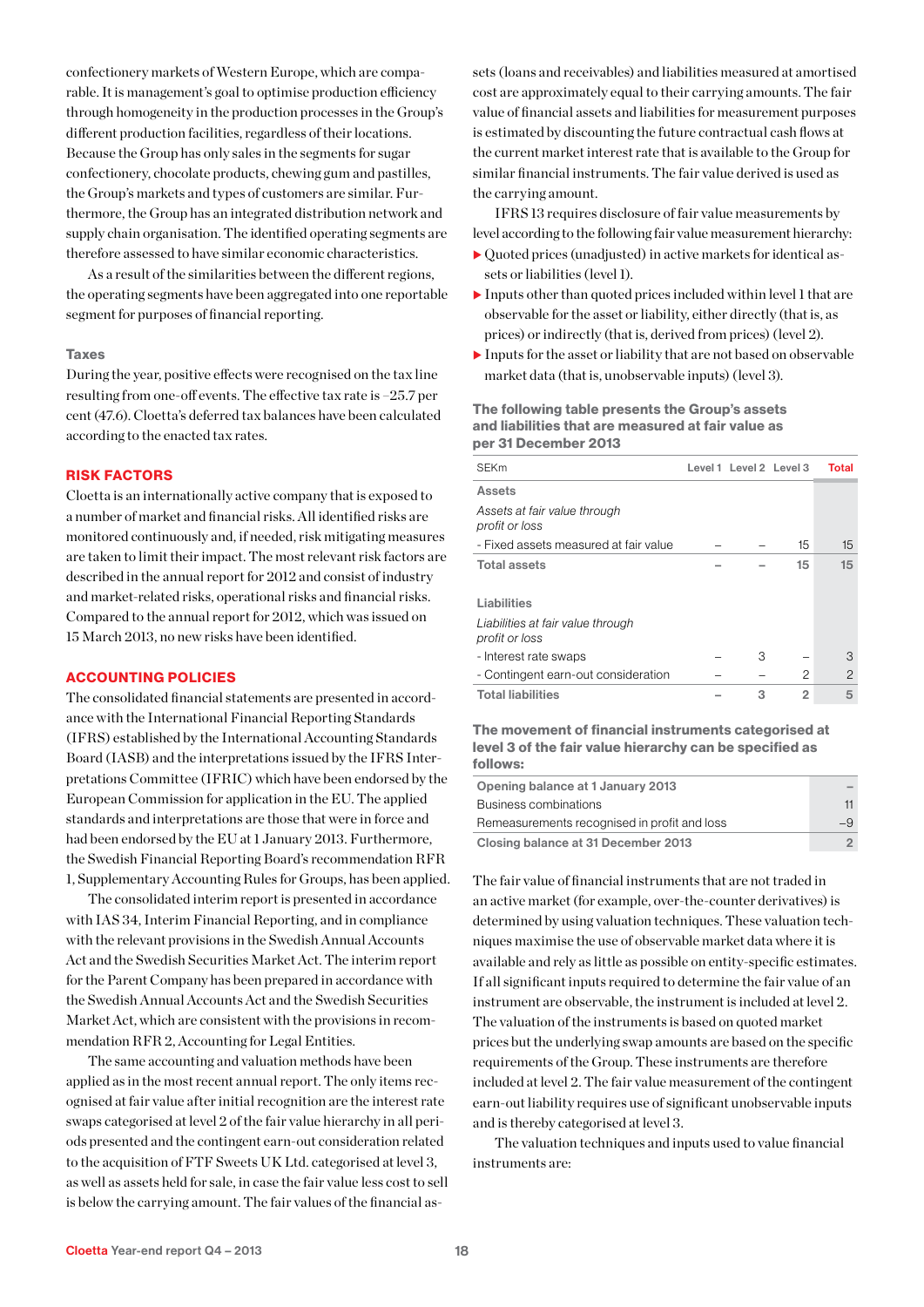- $\triangleright$  Quoted market prices or dealer quotes for similar instruments.
- $\blacktriangleright$  The fair value of interest rate swaps is calculated as the present value of the estimated future cash flows based on observable yield curves.
- $\blacktriangleright$  The fair value of the asset held for sale is based on valuations by external independent valuators.
- $\triangleright$  Other techniques, such as discounted cash flow analysis, are used to determine fair value for the remaining financial instruments.

The fixed asset measured at fair value is identified as a nonrecurring fair value measurement and is related to the asset held for sale. The asset is valued at fair value because the fair value less costs to sell is below the carrying amount.

The contingent earn-out liability is measured at fair value using a scenario model with an earn-out threshold, different results and related changes and an applicable multiplier as input. These data are aligned with the earn-out contract and the Q4 update of the contingent earn-out liability resulted in a decrease in the contingent liability recognised in the profit and loss account in an amount of SEK 9m.

For the interest rate swaps, reference is made to the financial position paragraph on page 4.

For detailed information about the accounting policies, see Cloetta's annual report for 2012 at www.cloetta.com.

#### Changed accounting standards

The group has applied the revised IAS 1 and IFRS 13 with effect from the first quarter 2013. The changes in these standards have not had any impact on recognition or measurement, but have affected the presentation of Other Comprehensive Income and some additional disclosure requirements through the revision of IAS 34. The changes in IFRS 10, IFRS 11 and IFRS 12, which have been endorsed by the EU and are effective as of 1 January 2014, have not yet been adopted by the Group.

Changes in contingent liabilities of the Parent Company During the second quarter of 2013, the company issued a parent company guarantee pursuant to article 403, Book 2 of the Dutch Civil Code in respect to Cloetta Holland B.V. and Cloetta Finance Holland B.V.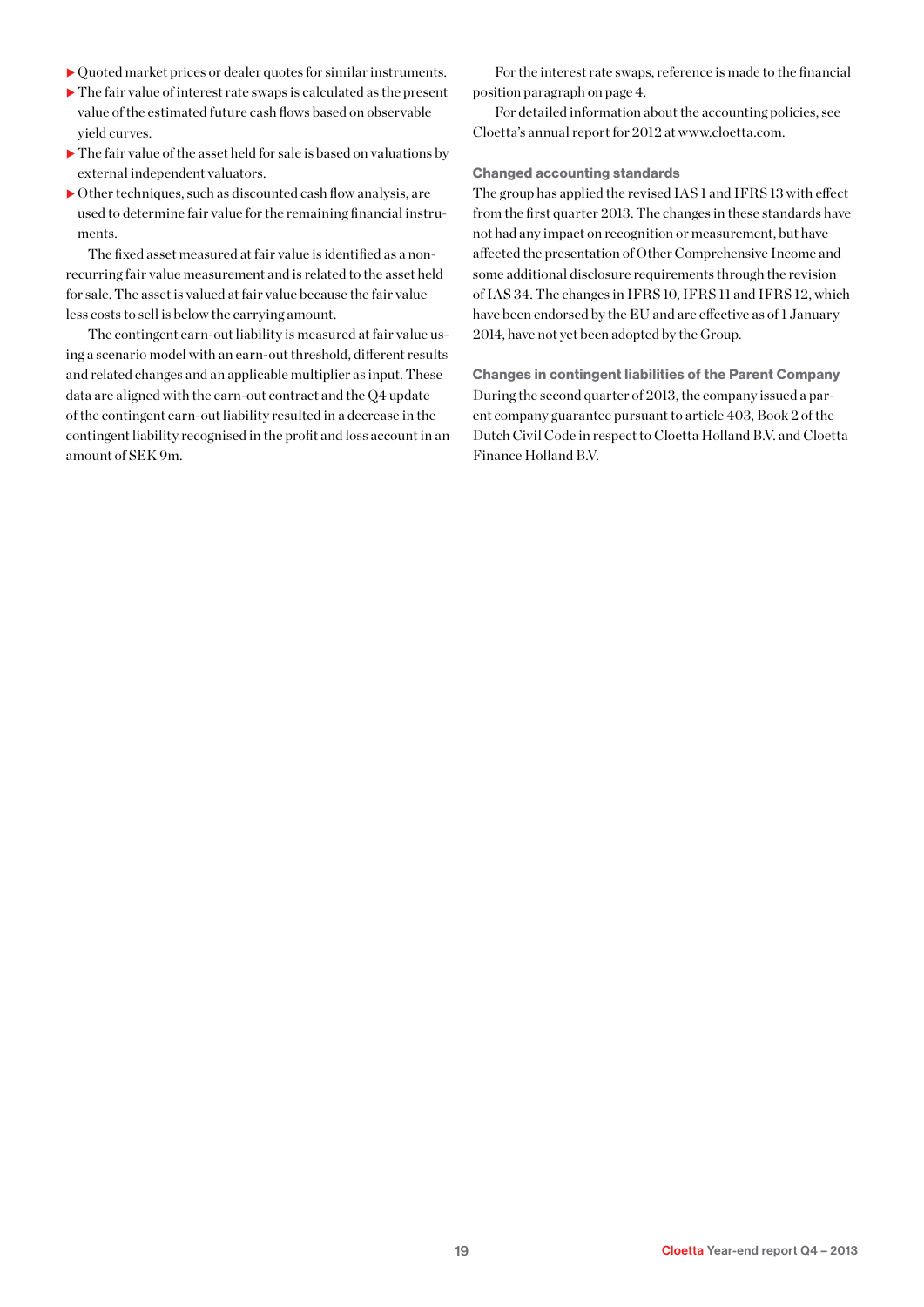# **Definitions**

| General                                           | All amounts in the tables are presented in SEK millions unless otherwise stated. All amounts<br>in brackets () represent comparable figures for the same period of the prior year, unless<br>otherwise stated.                                                                                                                     |
|---------------------------------------------------|------------------------------------------------------------------------------------------------------------------------------------------------------------------------------------------------------------------------------------------------------------------------------------------------------------------------------------|
| <b>Margins</b>                                    |                                                                                                                                                                                                                                                                                                                                    |
| <b>EBITDA</b> margin                              | EBITDA expressed as a percentage of net sales.                                                                                                                                                                                                                                                                                     |
| Gross margin                                      | Net sales less cost of goods sold as a percentage of net sales.                                                                                                                                                                                                                                                                    |
| Operating margin (EBIT margin)                    | Operating profit expressed as a percentage of net sales.                                                                                                                                                                                                                                                                           |
| Profit margin                                     | Profit/loss before tax expressed as a percentage of net sales.                                                                                                                                                                                                                                                                     |
| <b>Return</b>                                     |                                                                                                                                                                                                                                                                                                                                    |
| Cash conversion                                   | Underlying EBITDA less capital expenditures as a percentage of underlying EBITDA.                                                                                                                                                                                                                                                  |
| Return on capital employed                        | Operating profit plus financial income as a percentage of average capital employed.                                                                                                                                                                                                                                                |
| <b>Return on equity</b>                           | Profit for the period as a percentage of total equity.                                                                                                                                                                                                                                                                             |
| <b>Capital structure</b>                          |                                                                                                                                                                                                                                                                                                                                    |
| Capital employed                                  | Total assets less interest-free liabilities (including deferred tax).                                                                                                                                                                                                                                                              |
| Equity/assets ratio                               | Equity at the end of the period as a percentage of total assets.                                                                                                                                                                                                                                                                   |
| Gross debt                                        | Gross current and non-current borrowings including credit overdraft facility, derivative<br>financial instruments and interest payables.                                                                                                                                                                                           |
| Net debt                                          | Gross debt less cash and cash equivalents.                                                                                                                                                                                                                                                                                         |
| Net debt/equity ratio                             | Net debt at the end of the period divided by equity at the end of the period.                                                                                                                                                                                                                                                      |
| Working capital                                   | Total inventories and trade and other receivables adjusted for trade and other payables.                                                                                                                                                                                                                                           |
| Data per share                                    |                                                                                                                                                                                                                                                                                                                                    |
| Earnings per share                                | Profit for the period divided by the average number of shares.                                                                                                                                                                                                                                                                     |
| <b>Other definitions</b>                          |                                                                                                                                                                                                                                                                                                                                    |
| <b>EBIT</b>                                       | Operating profit or earnings before interest and taxes.                                                                                                                                                                                                                                                                            |
| <b>EBITDA</b>                                     | Operating profit before depreciation and amortisation.                                                                                                                                                                                                                                                                             |
| Items affecting comparability                     | Items affecting comparability relate to non-recurring items, exchange rate differences<br>between actual and constant rate and structural changes.                                                                                                                                                                                 |
| Net sales, change                                 | Net sales as a percentage of net sales in the comparative period of the previous year.                                                                                                                                                                                                                                             |
| Underlying net sales, EBIT,<br><b>EBIT</b> margin | The underlying figures are based on constant exchange rates and the current structure<br>(excluding the distribution business in Belgium and a third-party distribution agreement in<br>Italy) and excluding items affecting comparability. Includes the former Cloetta's historical<br>financial values for better comparability. |

# **Glossary**

| Factory restructurings /<br>restructurings | Due to excess capacity, Cloetta has closed factories in Sweden, Denmark and Finland<br>during 2012/2013. In 2014 the factory in Gävle will also be closed. The production has been<br>moved to Ljungsbro, Sweden, and Levice, Slovakia.                                                                                             |
|--------------------------------------------|-------------------------------------------------------------------------------------------------------------------------------------------------------------------------------------------------------------------------------------------------------------------------------------------------------------------------------------|
| Integration                                | Cloetta and LEAF were merged on 15 February 2012. The integration has primarily<br>consisted of processes to form a new common culture, but also of restructuring of the com-<br>mercial organisation and administration in Sweden, rationalisation of warehouse operations<br>in Scandinavia and insourcing of third-party brands. |

# Exchange rates

|                    | 31 Dec 2013 | 31 Dec 2012 |
|--------------------|-------------|-------------|
| EUR, average       | 8.6513      | 8.6958      |
| EUR, end of period | 8.8630      | 8.5750      |
| NOK, average       | 1.1071      | 1.1643      |
| NOK, end of period | 1.0592      | 1.1667      |
| GBP, average       | 10.1987     | 10.7435     |
| GBP, end of period | 10.6501     | 10.5215     |
| DKK, average       | 1.1601      | 1.1682      |
| DKK, end of period | 1.1882      | 1.1495      |